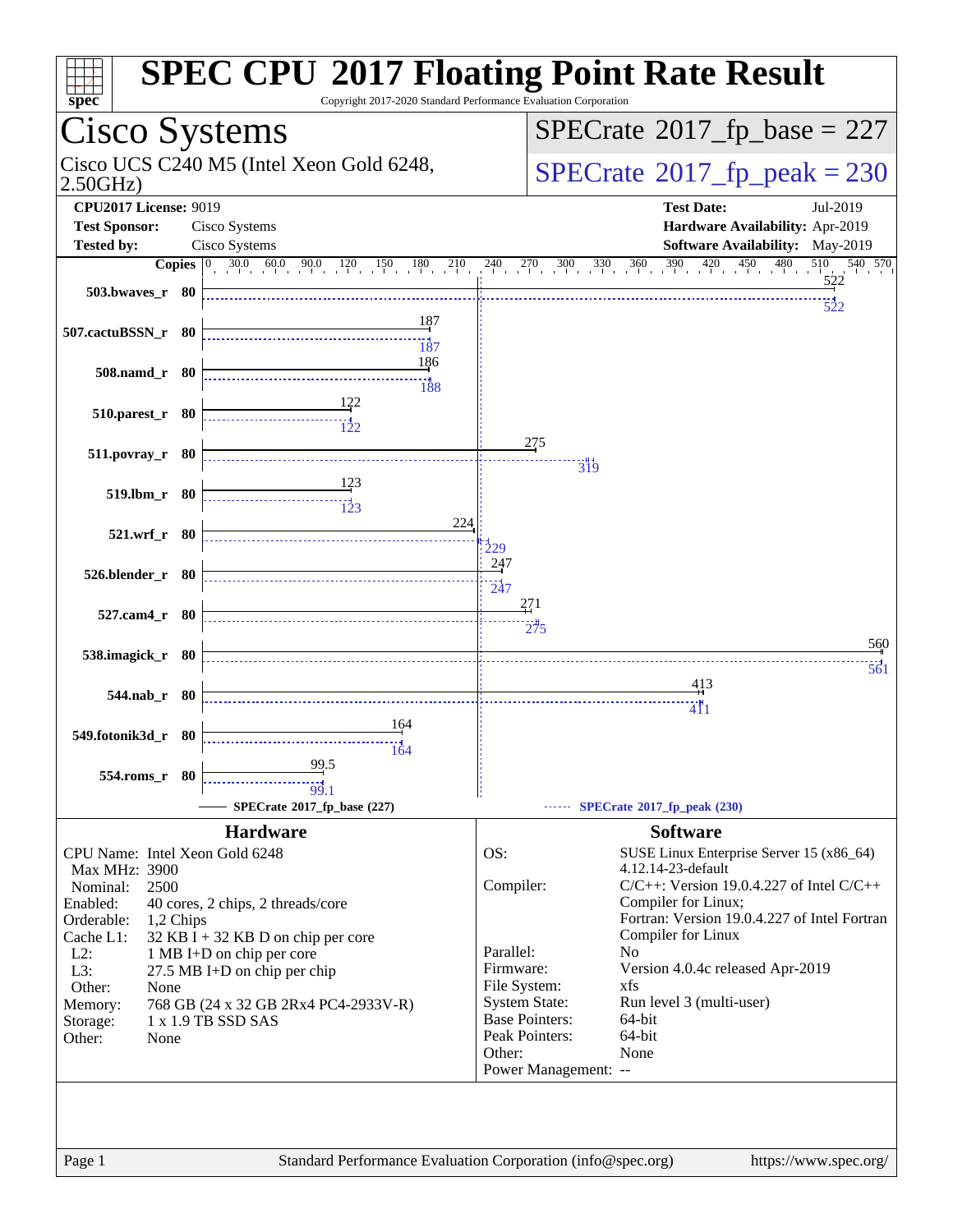

Copyright 2017-2020 Standard Performance Evaluation Corporation

## Cisco Systems

Cisco UCS C240 M5 (Intel Xeon Gold 6248,  $\vert$ [SPECrate](http://www.spec.org/auto/cpu2017/Docs/result-fields.html#SPECrate2017fppeak)®[2017\\_fp\\_peak = 2](http://www.spec.org/auto/cpu2017/Docs/result-fields.html#SPECrate2017fppeak)30

 $SPECTate$ <sup>®</sup>[2017\\_fp\\_base =](http://www.spec.org/auto/cpu2017/Docs/result-fields.html#SPECrate2017fpbase) 227

2.50GHz)

**[Tested by:](http://www.spec.org/auto/cpu2017/Docs/result-fields.html#Testedby)** Cisco Systems **[Software Availability:](http://www.spec.org/auto/cpu2017/Docs/result-fields.html#SoftwareAvailability)** May-2019

**[CPU2017 License:](http://www.spec.org/auto/cpu2017/Docs/result-fields.html#CPU2017License)** 9019 **[Test Date:](http://www.spec.org/auto/cpu2017/Docs/result-fields.html#TestDate)** Jul-2019 **[Test Sponsor:](http://www.spec.org/auto/cpu2017/Docs/result-fields.html#TestSponsor)** Cisco Systems **[Hardware Availability:](http://www.spec.org/auto/cpu2017/Docs/result-fields.html#HardwareAvailability)** Apr-2019

#### **[Results Table](http://www.spec.org/auto/cpu2017/Docs/result-fields.html#ResultsTable)**

|                                        | <b>Base</b>   |                |       |                |            | <b>Peak</b>    |       |               |                |              |                |              |                |              |
|----------------------------------------|---------------|----------------|-------|----------------|------------|----------------|-------|---------------|----------------|--------------|----------------|--------------|----------------|--------------|
| <b>Benchmark</b>                       | <b>Copies</b> | <b>Seconds</b> | Ratio | <b>Seconds</b> | Ratio      | <b>Seconds</b> | Ratio | <b>Copies</b> | <b>Seconds</b> | <b>Ratio</b> | <b>Seconds</b> | <b>Ratio</b> | <b>Seconds</b> | <b>Ratio</b> |
| 503.bwayes r                           | 80            | 1538           | 522   | 1538           | 522        | 1538           | 522   | 80            | 1537           | 522          | 1538           | 522          | 1538           | 522          |
| 507.cactuBSSN r                        | 80            | 540            | 187   | 541            | 187        | 542            | 187   | 80            | 540            | 187          | 541            | 187          | 541            | 187          |
| 508.namd_r                             | 80            | 408            | 186   | 407            | 187        | 408            | 186   | 80            | 406            | 187          | 403            | 188          | 404            | 188          |
| 510.parest_r                           | 80            | 1717           | 122   | 1714           | <u>122</u> | 1711           | 122   | 80            | 1714           | <u>122</u>   | 1716           | 122          | 1709           | 122          |
| 511.povray_r                           | 80            | 681            | 274   | 680            | 275        | 679            | 275   | 80            | 586            | <u>319</u>   | 590            | 317          | 578            | 323          |
| 519.1bm r                              | 80            | 689            | 122   | 688            | 123        | 688            | 123   | 80            | 688            | 123          | 689            | 122          | 688            | <b>123</b>   |
| $521$ .wrf r                           | 80            | 798            | 225   | 802            | 223        | 800            | 224   | 80            | 788            | 227          | 783            | 229          | 760            | 236          |
| 526.blender r                          | 80            | 493            | 247   | 494            | 247        | 493            | 247   | 80            | 494            | 246          | 494            | 247          | 494            | 247          |
| 527.cam4 r                             | 80            | 516            | 271   | 516            | 271        | 525            | 266   | 80            | 508            | 275          | 509            | 275          | 505            | 277          |
| 538.imagick_r                          | 80            | 354            | 561   | 355            | 560        | 355            | 560   | 80            | 355            | 560          | 355            | 561          | 355            | 561          |
| $544$ .nab_r                           | 80            | 326            | 413   | 329            | 410        | 326            | 413   | 80            | 326            | 413          | 328            | 411          | 328            | 411          |
| 549.fotonik3d r                        | 80            | 1896           | 164   | 1897           | 164        | 1896           | 164   | 80            | 1898           | <b>164</b>   | 1899           | 164          | 1896           | 164          |
| $554$ .roms r                          | 80            | 1280           | 99.3  | 1278           | 99.5       | 1275           | 99.7  | 80            | 1283           | 99.1         | 1283           | 99.1         | 1278           | 99.5         |
| $SPECrate$ <sup>®</sup> 2017_fp_base = |               |                | 227   |                |            |                |       |               |                |              |                |              |                |              |

**[SPECrate](http://www.spec.org/auto/cpu2017/Docs/result-fields.html#SPECrate2017fppeak)[2017\\_fp\\_peak =](http://www.spec.org/auto/cpu2017/Docs/result-fields.html#SPECrate2017fppeak) 230**

Results appear in the [order in which they were run.](http://www.spec.org/auto/cpu2017/Docs/result-fields.html#RunOrder) Bold underlined text [indicates a median measurement.](http://www.spec.org/auto/cpu2017/Docs/result-fields.html#Median)

#### **[Submit Notes](http://www.spec.org/auto/cpu2017/Docs/result-fields.html#SubmitNotes)**

 The numactl mechanism was used to bind copies to processors. The config file option 'submit' was used to generate numactl commands to bind each copy to a specific processor. For details, please see the config file.

#### **[Operating System Notes](http://www.spec.org/auto/cpu2017/Docs/result-fields.html#OperatingSystemNotes)**

Stack size set to unlimited using "ulimit -s unlimited"

#### **[General Notes](http://www.spec.org/auto/cpu2017/Docs/result-fields.html#GeneralNotes)**

Environment variables set by runcpu before the start of the run: LD\_LIBRARY\_PATH = "/home/cpu2017/lib/intel64"

 Binaries compiled on a system with 1x Intel Core i9-7900X CPU + 32GB RAM memory using Redhat Enterprise Linux 7.5 Transparent Huge Pages enabled by default Prior to runcpu invocation Filesystem page cache synced and cleared with: sync; echo 3> /proc/sys/vm/drop\_caches runcpu command invoked through numactl i.e.: numactl --interleave=all runcpu <etc> NA: The test sponsor attests, as of date of publication, that CVE-2017-5754 (Meltdown) is mitigated in the system as tested and documented.

**(Continued on next page)**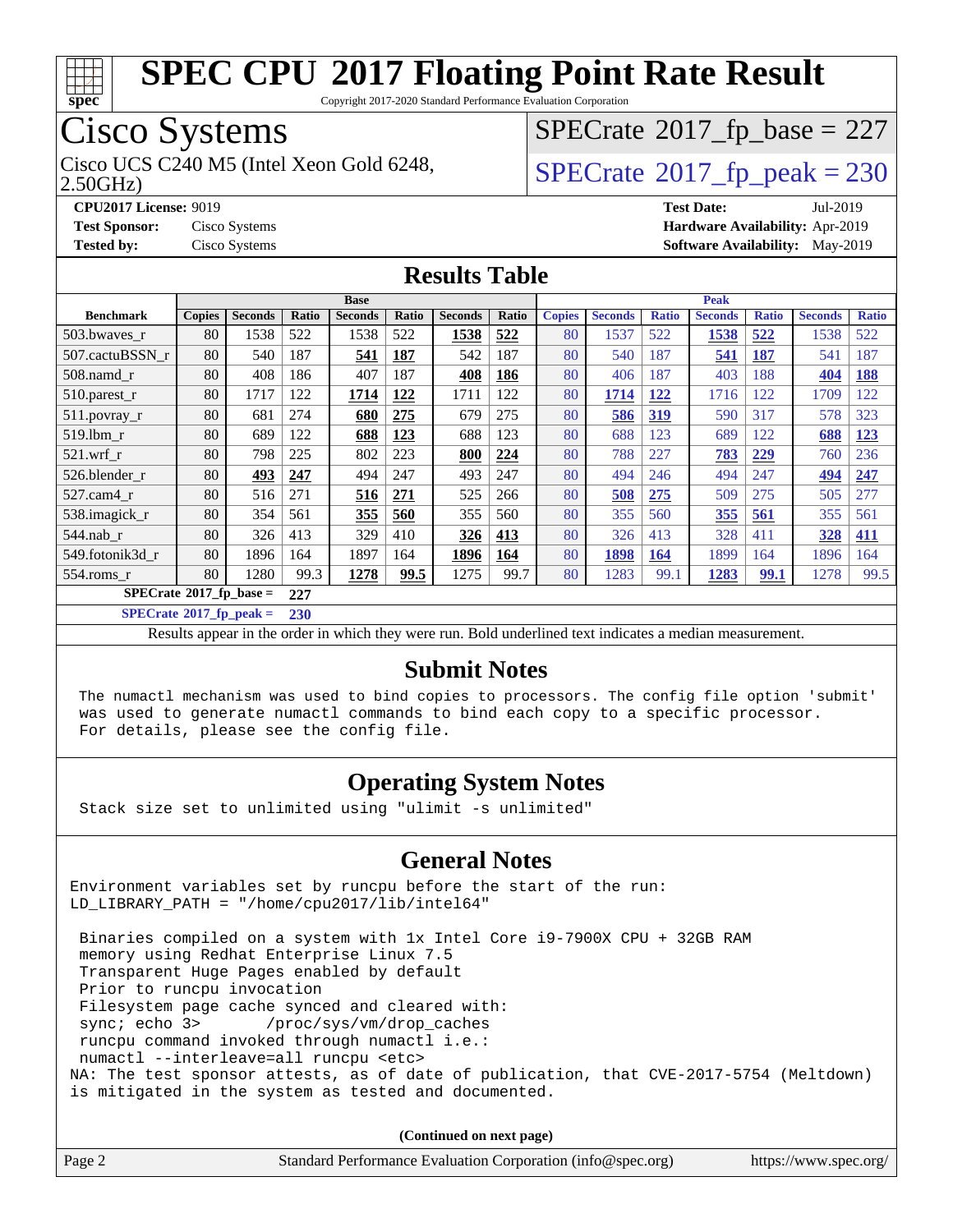

Copyright 2017-2020 Standard Performance Evaluation Corporation

# Cisco Systems

 $SPECTate$ <sup>®</sup>[2017\\_fp\\_base =](http://www.spec.org/auto/cpu2017/Docs/result-fields.html#SPECrate2017fpbase) 227

2.50GHz)

Cisco UCS C240 M5 (Intel Xeon Gold 6248,  $\vert$ [SPECrate](http://www.spec.org/auto/cpu2017/Docs/result-fields.html#SPECrate2017fppeak)®[2017\\_fp\\_peak = 2](http://www.spec.org/auto/cpu2017/Docs/result-fields.html#SPECrate2017fppeak)30

**[Test Sponsor:](http://www.spec.org/auto/cpu2017/Docs/result-fields.html#TestSponsor)** Cisco Systems **[Hardware Availability:](http://www.spec.org/auto/cpu2017/Docs/result-fields.html#HardwareAvailability)** Apr-2019 **[Tested by:](http://www.spec.org/auto/cpu2017/Docs/result-fields.html#Testedby)** Cisco Systems **[Software Availability:](http://www.spec.org/auto/cpu2017/Docs/result-fields.html#SoftwareAvailability)** May-2019

**[CPU2017 License:](http://www.spec.org/auto/cpu2017/Docs/result-fields.html#CPU2017License)** 9019 **[Test Date:](http://www.spec.org/auto/cpu2017/Docs/result-fields.html#TestDate)** Jul-2019

#### **[General Notes \(Continued\)](http://www.spec.org/auto/cpu2017/Docs/result-fields.html#GeneralNotes)**

Yes: The test sponsor attests, as of date of publication, that CVE-2017-5753 (Spectre variant 1) is mitigated in the system as tested and documented. Yes: The test sponsor attests, as of date of publication, that CVE-2017-5715 (Spectre variant 2) is mitigated in the system as tested and documented.

#### **[Platform Notes](http://www.spec.org/auto/cpu2017/Docs/result-fields.html#PlatformNotes)**

Page 3 Standard Performance Evaluation Corporation [\(info@spec.org\)](mailto:info@spec.org) <https://www.spec.org/> BIOS Settings: Intel HyperThreading Technology set to Enabled SNC set to Enabled IMC Interleaving set to 1-way Interleave Patrol Scrub set to Disabled Sysinfo program /home/cpu2017/bin/sysinfo Rev: r5974 of 2018-05-19 9bcde8f2999c33d61f64985e45859ea9 running on linux-4z0x Thu Jul 4 16:23:01 2019 SUT (System Under Test) info as seen by some common utilities. For more information on this section, see <https://www.spec.org/cpu2017/Docs/config.html#sysinfo> From /proc/cpuinfo model name : Intel(R) Xeon(R) Gold 6248 CPU @ 2.50GHz 2 "physical id"s (chips) 80 "processors" cores, siblings (Caution: counting these is hw and system dependent. The following excerpts from /proc/cpuinfo might not be reliable. Use with caution.) cpu cores : 20 siblings : 40 physical 0: cores 0 1 2 3 4 8 9 10 11 12 16 17 18 19 20 24 25 26 27 28 physical 1: cores 0 1 2 3 4 8 9 10 11 12 16 17 18 19 20 24 25 26 27 28 From lscpu: Architecture: x86\_64 CPU op-mode(s): 32-bit, 64-bit Byte Order: Little Endian  $CPU(s):$  80 On-line CPU(s) list: 0-79 Thread(s) per core: 2 Core(s) per socket: 20 Socket(s): 2 NUMA node(s): 4 Vendor ID: GenuineIntel CPU family: 6 Model: 85 Model name: Intel(R) Xeon(R) Gold 6248 CPU @ 2.50GHz Stepping: 6 **(Continued on next page)**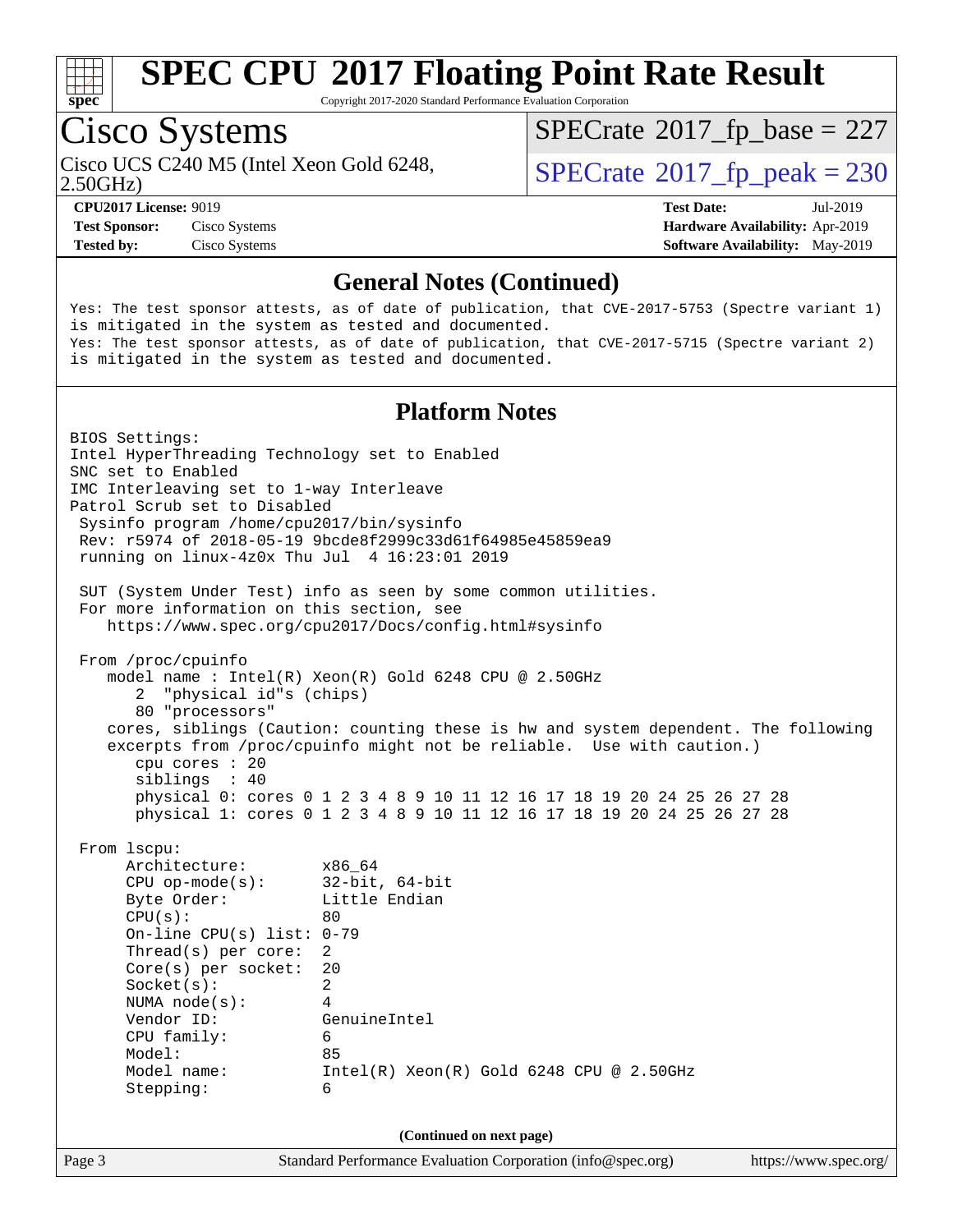

2.50GHz)

# **[SPEC CPU](http://www.spec.org/auto/cpu2017/Docs/result-fields.html#SPECCPU2017FloatingPointRateResult)[2017 Floating Point Rate Result](http://www.spec.org/auto/cpu2017/Docs/result-fields.html#SPECCPU2017FloatingPointRateResult)**

Copyright 2017-2020 Standard Performance Evaluation Corporation

Cisco Systems<br>Cisco UCS C240 M5 (Intel Xeon Gold 6248,

 $SPECrate$ <sup>®</sup>[2017\\_fp\\_base =](http://www.spec.org/auto/cpu2017/Docs/result-fields.html#SPECrate2017fpbase) 227

 $SPECTate$ <sup>®</sup>[2017\\_fp\\_peak = 2](http://www.spec.org/auto/cpu2017/Docs/result-fields.html#SPECrate2017fppeak)30

**[CPU2017 License:](http://www.spec.org/auto/cpu2017/Docs/result-fields.html#CPU2017License)** 9019 **[Test Date:](http://www.spec.org/auto/cpu2017/Docs/result-fields.html#TestDate)** Jul-2019 **[Test Sponsor:](http://www.spec.org/auto/cpu2017/Docs/result-fields.html#TestSponsor)** Cisco Systems **[Hardware Availability:](http://www.spec.org/auto/cpu2017/Docs/result-fields.html#HardwareAvailability)** Apr-2019 **[Tested by:](http://www.spec.org/auto/cpu2017/Docs/result-fields.html#Testedby)** Cisco Systems **[Software Availability:](http://www.spec.org/auto/cpu2017/Docs/result-fields.html#SoftwareAvailability)** May-2019

#### **[Platform Notes \(Continued\)](http://www.spec.org/auto/cpu2017/Docs/result-fields.html#PlatformNotes)**

| CPU MHz:                                         | 2500.000                                                                                                                                                                   |  |  |  |  |
|--------------------------------------------------|----------------------------------------------------------------------------------------------------------------------------------------------------------------------------|--|--|--|--|
| $CPU$ $max$ $MHz$ :                              | 3900.0000                                                                                                                                                                  |  |  |  |  |
| CPU min MHz:                                     | 1000.0000                                                                                                                                                                  |  |  |  |  |
| BogoMIPS:                                        | 5000.00                                                                                                                                                                    |  |  |  |  |
| Virtualization:                                  | $VT - x$                                                                                                                                                                   |  |  |  |  |
| L1d cache:                                       | 32K                                                                                                                                                                        |  |  |  |  |
| Lli cache:                                       | 32K                                                                                                                                                                        |  |  |  |  |
| $L2$ cache:                                      | 1024K                                                                                                                                                                      |  |  |  |  |
| L3 cache:                                        | 28160K                                                                                                                                                                     |  |  |  |  |
| NUMA node0 CPU(s):                               | $0-2, 5, 6, 10-12, 15, 16, 40-42, 45, 46, 50-52, 55, 56$                                                                                                                   |  |  |  |  |
| NUMA nodel CPU(s):                               | 3, 4, 7-9, 13, 14, 17-19, 43, 44, 47-49, 53, 54, 57-59                                                                                                                     |  |  |  |  |
| NUMA $node2$ $CPU(s):$                           | 20-22, 25, 26, 30-32, 35, 36, 60-62, 65, 66, 70-72, 75, 76                                                                                                                 |  |  |  |  |
| NUMA $node3$ $CPU(s):$                           | 23, 24, 27-29, 33, 34, 37-39, 63, 64, 67-69, 73, 74, 77-79                                                                                                                 |  |  |  |  |
| Flaqs:                                           | fpu vme de pse tsc msr pae mce cx8 apic sep mtrr pge mca cmov                                                                                                              |  |  |  |  |
|                                                  | pat pse36 clflush dts acpi mmx fxsr sse sse2 ss ht tm pbe syscall nx pdpelgb rdtscp<br>lm constant_tsc art arch_perfmon pebs bts rep_good nopl xtopology nonstop_tsc cpuid |  |  |  |  |
|                                                  | aperfmperf tsc_known_freq pni pclmulqdq dtes64 monitor ds_cpl vmx smx est tm2 ssse3                                                                                        |  |  |  |  |
|                                                  | sdbg fma cx16 xtpr pdcm pcid dca sse4_1 sse4_2 x2apic movbe popcnt                                                                                                         |  |  |  |  |
|                                                  | tsc_deadline_timer aes xsave avx f16c rdrand lahf_lm abm 3dnowprefetch cpuid_fault                                                                                         |  |  |  |  |
|                                                  | epb cat_13 cdp_13 invpcid_single intel_ppin mba tpr_shadow vnmi flexpriority ept                                                                                           |  |  |  |  |
|                                                  | vpid fsgsbase tsc_adjust bmil hle avx2 smep bmi2 erms invpcid rtm cqm mpx rdt_a                                                                                            |  |  |  |  |
|                                                  | avx512f avx512dq rdseed adx smap clflushopt clwb intel_pt avx512cd avx512bw avx512vl                                                                                       |  |  |  |  |
|                                                  | xsaveopt xsavec xgetbvl xsaves cqm_llc cqm_occup_llc cqm_mbm_total cqm_mbm_local                                                                                           |  |  |  |  |
|                                                  | ibpb ibrs stibp dtherm ida arat pln pts hwp hwp_act_window hwp_epp hwp_pkg_req pku                                                                                         |  |  |  |  |
|                                                  | ospke avx512_vnni arch_capabilities ssbd                                                                                                                                   |  |  |  |  |
|                                                  |                                                                                                                                                                            |  |  |  |  |
| /proc/cpuinfo cache data                         |                                                                                                                                                                            |  |  |  |  |
| cache size : 28160 KB                            |                                                                                                                                                                            |  |  |  |  |
|                                                  |                                                                                                                                                                            |  |  |  |  |
| physical chip.                                   | From numactl --hardware WARNING: a numactl 'node' might or might not correspond to a                                                                                       |  |  |  |  |
| $available: 4 nodes (0-3)$                       |                                                                                                                                                                            |  |  |  |  |
|                                                  | node 0 cpus: 0 1 2 5 6 10 11 12 15 16 40 41 42 45 46 50 51 52 55 56                                                                                                        |  |  |  |  |
| node 0 size: 192072 MB                           |                                                                                                                                                                            |  |  |  |  |
| node 0 free: 179907 MB                           |                                                                                                                                                                            |  |  |  |  |
|                                                  | node 1 cpus: 3 4 7 8 9 13 14 17 18 19 43 44 47 48 49 53 54 57 58 59                                                                                                        |  |  |  |  |
| node 1 size: 193526 MB                           |                                                                                                                                                                            |  |  |  |  |
| node 1 free: 185048 MB                           |                                                                                                                                                                            |  |  |  |  |
|                                                  | node 2 cpus: 20 21 22 25 26 30 31 32 35 36 60 61 62 65 66 70 71 72 75 76                                                                                                   |  |  |  |  |
| node 2 size: 193526 MB                           |                                                                                                                                                                            |  |  |  |  |
| node 2 free: 185073 MB                           |                                                                                                                                                                            |  |  |  |  |
|                                                  | node 3 cpus: 23 24 27 28 29 33 34 37 38 39 63 64 67 68 69 73 74 77 78 79                                                                                                   |  |  |  |  |
| node 3 size: 193525 MB                           |                                                                                                                                                                            |  |  |  |  |
| node 3 free: 185078 MB                           |                                                                                                                                                                            |  |  |  |  |
| node distances:                                  |                                                                                                                                                                            |  |  |  |  |
| node<br>$\overline{0}$<br>$\mathbf{1}$<br>2<br>3 |                                                                                                                                                                            |  |  |  |  |
| 0:<br>10<br>11<br>21<br>21                       |                                                                                                                                                                            |  |  |  |  |
|                                                  |                                                                                                                                                                            |  |  |  |  |
|                                                  | (Continued on next page)                                                                                                                                                   |  |  |  |  |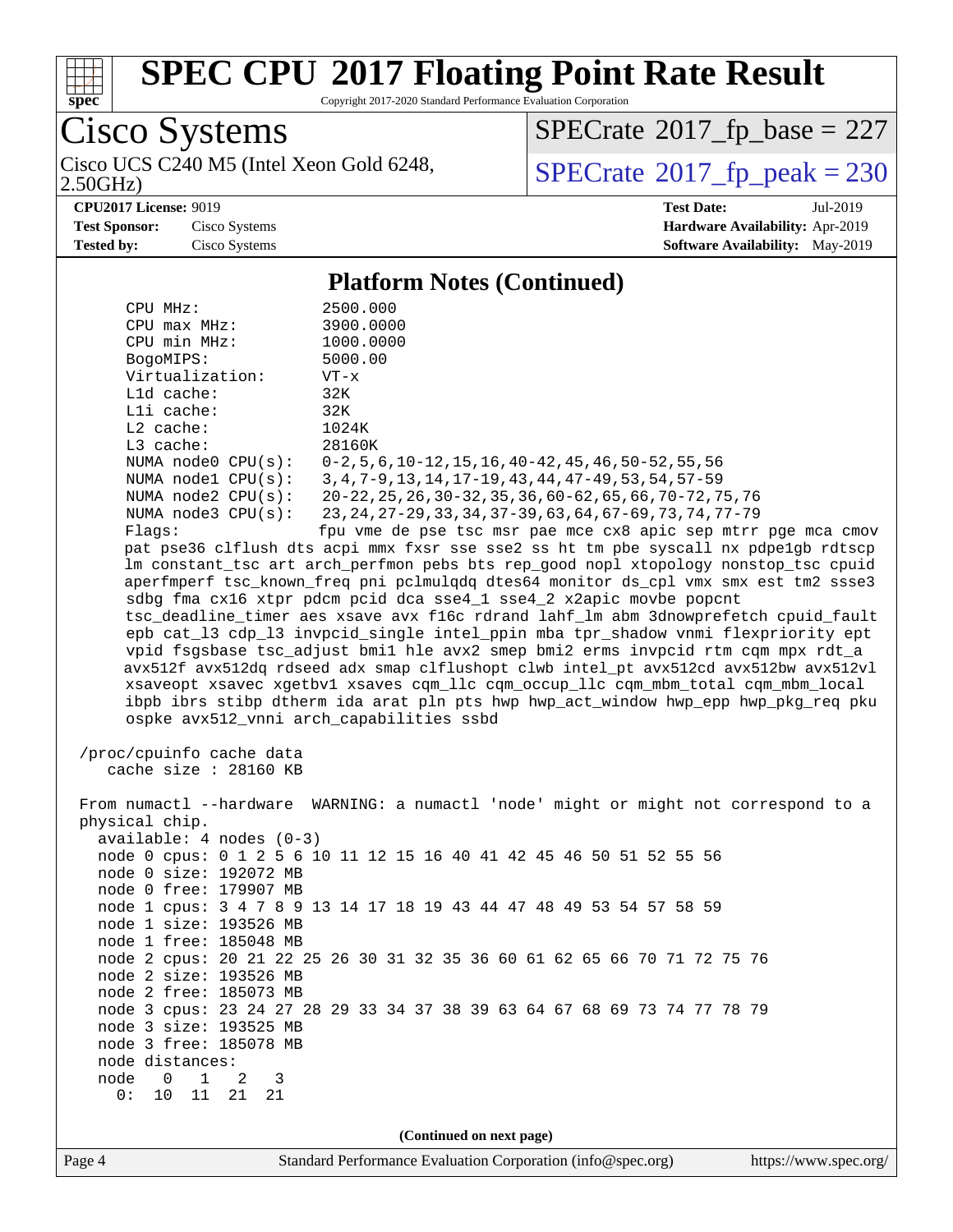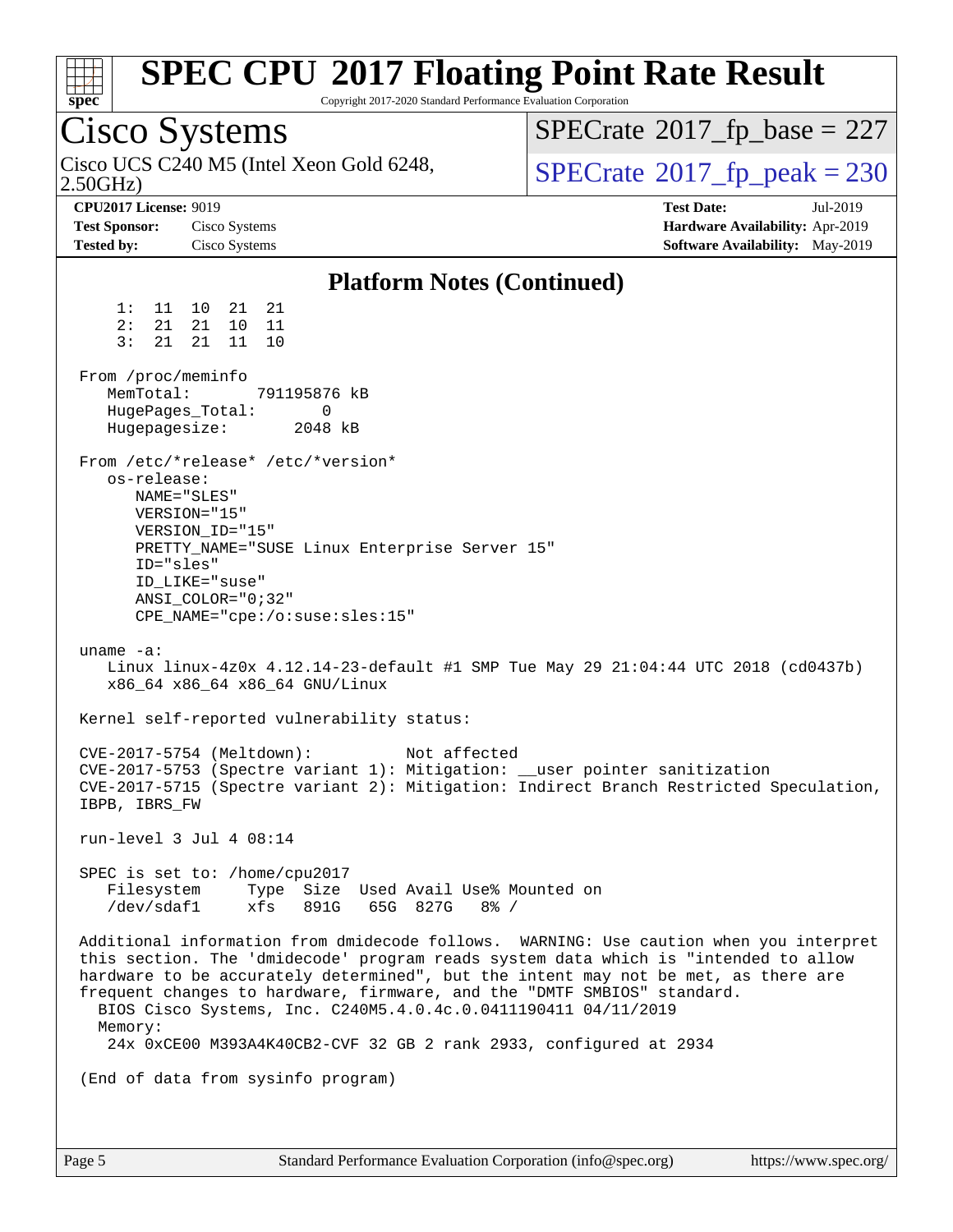

Copyright 2017-2020 Standard Performance Evaluation Corporation

| <b>Cisco Systems</b>                                                                                                                                                                                                                                                                                                                                                                                                                                                                                                                                                 | $SPECrate$ <sup>®</sup> 2017_fp_base = 227                                                          |
|----------------------------------------------------------------------------------------------------------------------------------------------------------------------------------------------------------------------------------------------------------------------------------------------------------------------------------------------------------------------------------------------------------------------------------------------------------------------------------------------------------------------------------------------------------------------|-----------------------------------------------------------------------------------------------------|
| Cisco UCS C240 M5 (Intel Xeon Gold 6248,<br>2.50GHz                                                                                                                                                                                                                                                                                                                                                                                                                                                                                                                  | $SPECTate@2017_fp\_peak = 230$                                                                      |
| <b>CPU2017 License: 9019</b><br><b>Test Sponsor:</b><br>Cisco Systems<br><b>Tested by:</b><br>Cisco Systems                                                                                                                                                                                                                                                                                                                                                                                                                                                          | <b>Test Date:</b><br>Jul-2019<br>Hardware Availability: Apr-2019<br>Software Availability: May-2019 |
| <b>Compiler Version Notes</b>                                                                                                                                                                                                                                                                                                                                                                                                                                                                                                                                        |                                                                                                     |
| 519.1bm_r(base, peak) 538.imagick_r(base, peak)<br>C<br>544.nab_r(base, peak)                                                                                                                                                                                                                                                                                                                                                                                                                                                                                        |                                                                                                     |
| Intel(R) C Intel(R) 64 Compiler for applications running on Intel(R) 64,<br>Version 19.0.4.227 Build 20190416<br>Copyright (C) 1985-2019 Intel Corporation. All rights reserved.                                                                                                                                                                                                                                                                                                                                                                                     |                                                                                                     |
| 508.namd_r(base, peak) 510.parest_r(base, peak)<br>$C++$                                                                                                                                                                                                                                                                                                                                                                                                                                                                                                             |                                                                                                     |
| Intel(R) $C++$ Intel(R) 64 Compiler for applications running on Intel(R) 64,<br>Version 19.0.4.227 Build 20190416<br>Copyright (C) 1985-2019 Intel Corporation. All rights reserved.                                                                                                                                                                                                                                                                                                                                                                                 |                                                                                                     |
| 511.povray_r(base, peak) 526.blender_r(base, peak)<br>$C++$ , $C$                                                                                                                                                                                                                                                                                                                                                                                                                                                                                                    |                                                                                                     |
| Intel(R) $C++$ Intel(R) 64 Compiler for applications running on Intel(R) 64,<br>Version 19.0.4.227 Build 20190416<br>Copyright (C) 1985-2019 Intel Corporation. All rights reserved.<br>Intel(R) C Intel(R) 64 Compiler for applications running on Intel(R) 64,<br>Version 19.0.4.227 Build 20190416<br>Copyright (C) 1985-2019 Intel Corporation. All rights reserved.                                                                                                                                                                                             |                                                                                                     |
| C++, C, Fortran   507.cactuBSSN_r(base, peak)                                                                                                                                                                                                                                                                                                                                                                                                                                                                                                                        |                                                                                                     |
| Intel(R) $C++$ Intel(R) 64 Compiler for applications running on Intel(R) 64,<br>Version 19.0.4.227 Build 20190416<br>Copyright (C) 1985-2019 Intel Corporation. All rights reserved.<br>Intel(R) C Intel(R) 64 Compiler for applications running on Intel(R) 64,<br>Version 19.0.4.227 Build 20190416<br>Copyright (C) 1985-2019 Intel Corporation. All rights reserved.<br>$Intel(R)$ Fortran Intel(R) 64 Compiler for applications running on Intel(R)<br>64, Version 19.0.4.227 Build 20190416<br>Copyright (C) 1985-2019 Intel Corporation. All rights reserved. |                                                                                                     |
| 503.bwaves_r(base, peak) 549.fotonik3d_r(base, peak)<br>Fortran<br>554.roms_r(base, peak)                                                                                                                                                                                                                                                                                                                                                                                                                                                                            |                                                                                                     |
| $Intel(R)$ Fortran Intel(R) 64 Compiler for applications running on Intel(R)                                                                                                                                                                                                                                                                                                                                                                                                                                                                                         |                                                                                                     |
| (Continued on next page)                                                                                                                                                                                                                                                                                                                                                                                                                                                                                                                                             |                                                                                                     |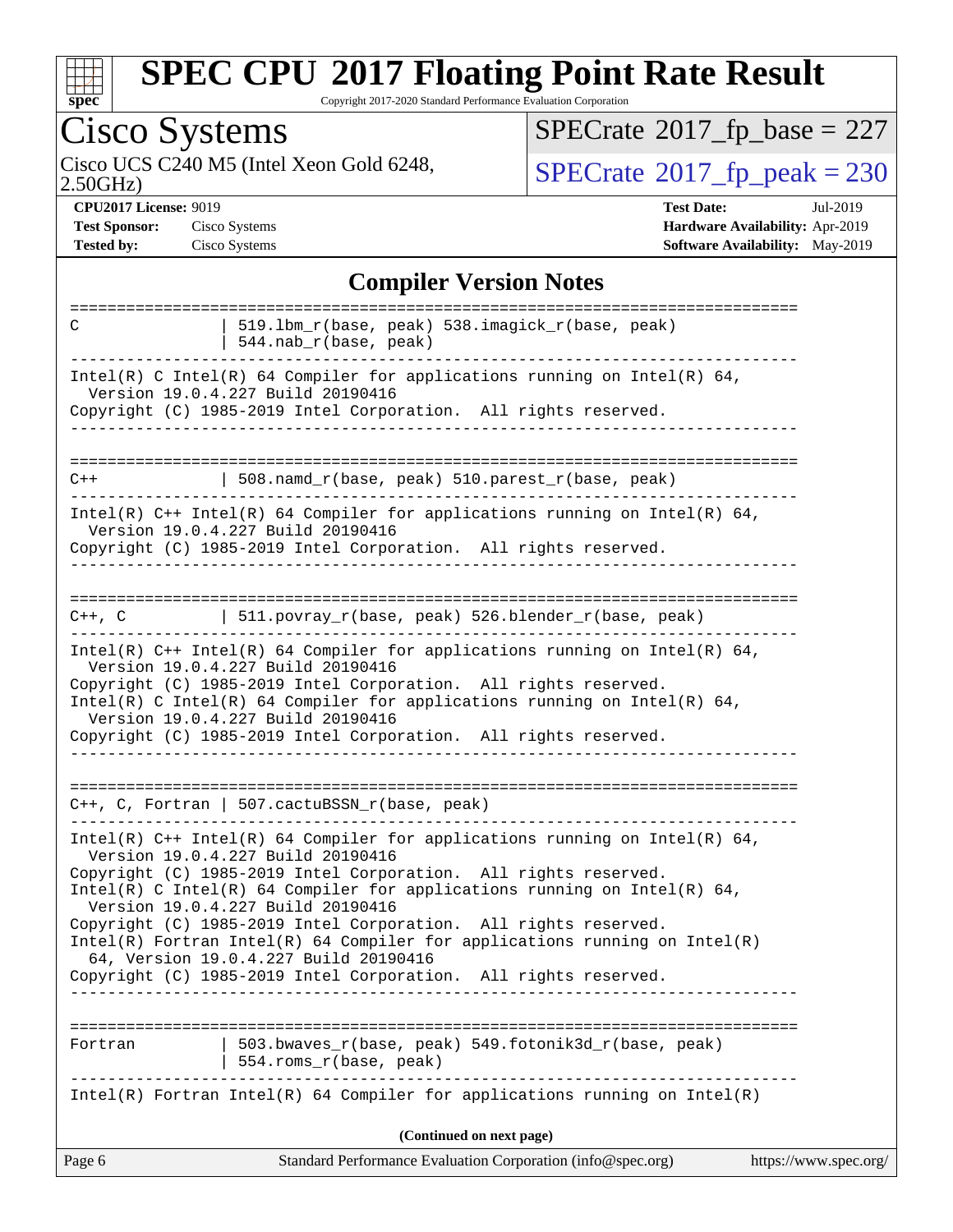

Copyright 2017-2020 Standard Performance Evaluation Corporation

### Cisco Systems

 $SPECTate$ <sup>®</sup>[2017\\_fp\\_base =](http://www.spec.org/auto/cpu2017/Docs/result-fields.html#SPECrate2017fpbase) 227

2.50GHz)

Cisco UCS C240 M5 (Intel Xeon Gold 6248,  $\begin{array}{|l|l|}\n\hline\n\text{SPECrate} @ 2017_fp\_peak = 230\n\end{array}$  $\begin{array}{|l|l|}\n\hline\n\text{SPECrate} @ 2017_fp\_peak = 230\n\end{array}$  $\begin{array}{|l|l|}\n\hline\n\text{SPECrate} @ 2017_fp\_peak = 230\n\end{array}$ 

**[CPU2017 License:](http://www.spec.org/auto/cpu2017/Docs/result-fields.html#CPU2017License)** 9019 **[Test Date:](http://www.spec.org/auto/cpu2017/Docs/result-fields.html#TestDate)** Jul-2019 **[Test Sponsor:](http://www.spec.org/auto/cpu2017/Docs/result-fields.html#TestSponsor)** Cisco Systems **[Hardware Availability:](http://www.spec.org/auto/cpu2017/Docs/result-fields.html#HardwareAvailability)** Apr-2019 **[Tested by:](http://www.spec.org/auto/cpu2017/Docs/result-fields.html#Testedby)** Cisco Systems **[Software Availability:](http://www.spec.org/auto/cpu2017/Docs/result-fields.html#SoftwareAvailability)** May-2019

#### **[Compiler Version Notes \(Continued\)](http://www.spec.org/auto/cpu2017/Docs/result-fields.html#CompilerVersionNotes)**

| 64, Version 19.0.4.227 Build 20190416<br>Copyright (C) 1985-2019 Intel Corporation. All rights reserved.                                                                                                                                                                                                                                                                   |
|----------------------------------------------------------------------------------------------------------------------------------------------------------------------------------------------------------------------------------------------------------------------------------------------------------------------------------------------------------------------------|
| 521.wrf $r(base, peak)$ 527.cam4 $r(base, peak)$<br>Fortran, C                                                                                                                                                                                                                                                                                                             |
| Intel(R) Fortran Intel(R) 64 Compiler for applications running on Intel(R)<br>64, Version 19.0.4.227 Build 20190416<br>Copyright (C) 1985-2019 Intel Corporation. All rights reserved.<br>Intel(R) C Intel(R) 64 Compiler for applications running on Intel(R) 64,<br>Version 19.0.4.227 Build 20190416<br>Copyright (C) 1985-2019 Intel Corporation. All rights reserved. |

### **[Base Compiler Invocation](http://www.spec.org/auto/cpu2017/Docs/result-fields.html#BaseCompilerInvocation)**

[C benchmarks](http://www.spec.org/auto/cpu2017/Docs/result-fields.html#Cbenchmarks): [icc -m64 -std=c11](http://www.spec.org/cpu2017/results/res2019q3/cpu2017-20190806-16739.flags.html#user_CCbase_intel_icc_64bit_c11_33ee0cdaae7deeeab2a9725423ba97205ce30f63b9926c2519791662299b76a0318f32ddfffdc46587804de3178b4f9328c46fa7c2b0cd779d7a61945c91cd35)

[C++ benchmarks:](http://www.spec.org/auto/cpu2017/Docs/result-fields.html#CXXbenchmarks) [icpc -m64](http://www.spec.org/cpu2017/results/res2019q3/cpu2017-20190806-16739.flags.html#user_CXXbase_intel_icpc_64bit_4ecb2543ae3f1412ef961e0650ca070fec7b7afdcd6ed48761b84423119d1bf6bdf5cad15b44d48e7256388bc77273b966e5eb805aefd121eb22e9299b2ec9d9)

[Fortran benchmarks](http://www.spec.org/auto/cpu2017/Docs/result-fields.html#Fortranbenchmarks): [ifort -m64](http://www.spec.org/cpu2017/results/res2019q3/cpu2017-20190806-16739.flags.html#user_FCbase_intel_ifort_64bit_24f2bb282fbaeffd6157abe4f878425411749daecae9a33200eee2bee2fe76f3b89351d69a8130dd5949958ce389cf37ff59a95e7a40d588e8d3a57e0c3fd751)

[Benchmarks using both Fortran and C](http://www.spec.org/auto/cpu2017/Docs/result-fields.html#BenchmarksusingbothFortranandC): [ifort -m64](http://www.spec.org/cpu2017/results/res2019q3/cpu2017-20190806-16739.flags.html#user_CC_FCbase_intel_ifort_64bit_24f2bb282fbaeffd6157abe4f878425411749daecae9a33200eee2bee2fe76f3b89351d69a8130dd5949958ce389cf37ff59a95e7a40d588e8d3a57e0c3fd751) [icc -m64 -std=c11](http://www.spec.org/cpu2017/results/res2019q3/cpu2017-20190806-16739.flags.html#user_CC_FCbase_intel_icc_64bit_c11_33ee0cdaae7deeeab2a9725423ba97205ce30f63b9926c2519791662299b76a0318f32ddfffdc46587804de3178b4f9328c46fa7c2b0cd779d7a61945c91cd35)

[Benchmarks using both C and C++](http://www.spec.org/auto/cpu2017/Docs/result-fields.html#BenchmarksusingbothCandCXX): [icpc -m64](http://www.spec.org/cpu2017/results/res2019q3/cpu2017-20190806-16739.flags.html#user_CC_CXXbase_intel_icpc_64bit_4ecb2543ae3f1412ef961e0650ca070fec7b7afdcd6ed48761b84423119d1bf6bdf5cad15b44d48e7256388bc77273b966e5eb805aefd121eb22e9299b2ec9d9) [icc -m64 -std=c11](http://www.spec.org/cpu2017/results/res2019q3/cpu2017-20190806-16739.flags.html#user_CC_CXXbase_intel_icc_64bit_c11_33ee0cdaae7deeeab2a9725423ba97205ce30f63b9926c2519791662299b76a0318f32ddfffdc46587804de3178b4f9328c46fa7c2b0cd779d7a61945c91cd35)

[Benchmarks using Fortran, C, and C++:](http://www.spec.org/auto/cpu2017/Docs/result-fields.html#BenchmarksusingFortranCandCXX) [icpc -m64](http://www.spec.org/cpu2017/results/res2019q3/cpu2017-20190806-16739.flags.html#user_CC_CXX_FCbase_intel_icpc_64bit_4ecb2543ae3f1412ef961e0650ca070fec7b7afdcd6ed48761b84423119d1bf6bdf5cad15b44d48e7256388bc77273b966e5eb805aefd121eb22e9299b2ec9d9) [icc -m64 -std=c11](http://www.spec.org/cpu2017/results/res2019q3/cpu2017-20190806-16739.flags.html#user_CC_CXX_FCbase_intel_icc_64bit_c11_33ee0cdaae7deeeab2a9725423ba97205ce30f63b9926c2519791662299b76a0318f32ddfffdc46587804de3178b4f9328c46fa7c2b0cd779d7a61945c91cd35) [ifort -m64](http://www.spec.org/cpu2017/results/res2019q3/cpu2017-20190806-16739.flags.html#user_CC_CXX_FCbase_intel_ifort_64bit_24f2bb282fbaeffd6157abe4f878425411749daecae9a33200eee2bee2fe76f3b89351d69a8130dd5949958ce389cf37ff59a95e7a40d588e8d3a57e0c3fd751)

### **[Base Portability Flags](http://www.spec.org/auto/cpu2017/Docs/result-fields.html#BasePortabilityFlags)**

 503.bwaves\_r: [-DSPEC\\_LP64](http://www.spec.org/cpu2017/results/res2019q3/cpu2017-20190806-16739.flags.html#suite_basePORTABILITY503_bwaves_r_DSPEC_LP64) 507.cactuBSSN\_r: [-DSPEC\\_LP64](http://www.spec.org/cpu2017/results/res2019q3/cpu2017-20190806-16739.flags.html#suite_basePORTABILITY507_cactuBSSN_r_DSPEC_LP64) 508.namd\_r: [-DSPEC\\_LP64](http://www.spec.org/cpu2017/results/res2019q3/cpu2017-20190806-16739.flags.html#suite_basePORTABILITY508_namd_r_DSPEC_LP64) 510.parest\_r: [-DSPEC\\_LP64](http://www.spec.org/cpu2017/results/res2019q3/cpu2017-20190806-16739.flags.html#suite_basePORTABILITY510_parest_r_DSPEC_LP64) 511.povray\_r: [-DSPEC\\_LP64](http://www.spec.org/cpu2017/results/res2019q3/cpu2017-20190806-16739.flags.html#suite_basePORTABILITY511_povray_r_DSPEC_LP64) 519.lbm\_r: [-DSPEC\\_LP64](http://www.spec.org/cpu2017/results/res2019q3/cpu2017-20190806-16739.flags.html#suite_basePORTABILITY519_lbm_r_DSPEC_LP64)

**(Continued on next page)**

Page 7 Standard Performance Evaluation Corporation [\(info@spec.org\)](mailto:info@spec.org) <https://www.spec.org/>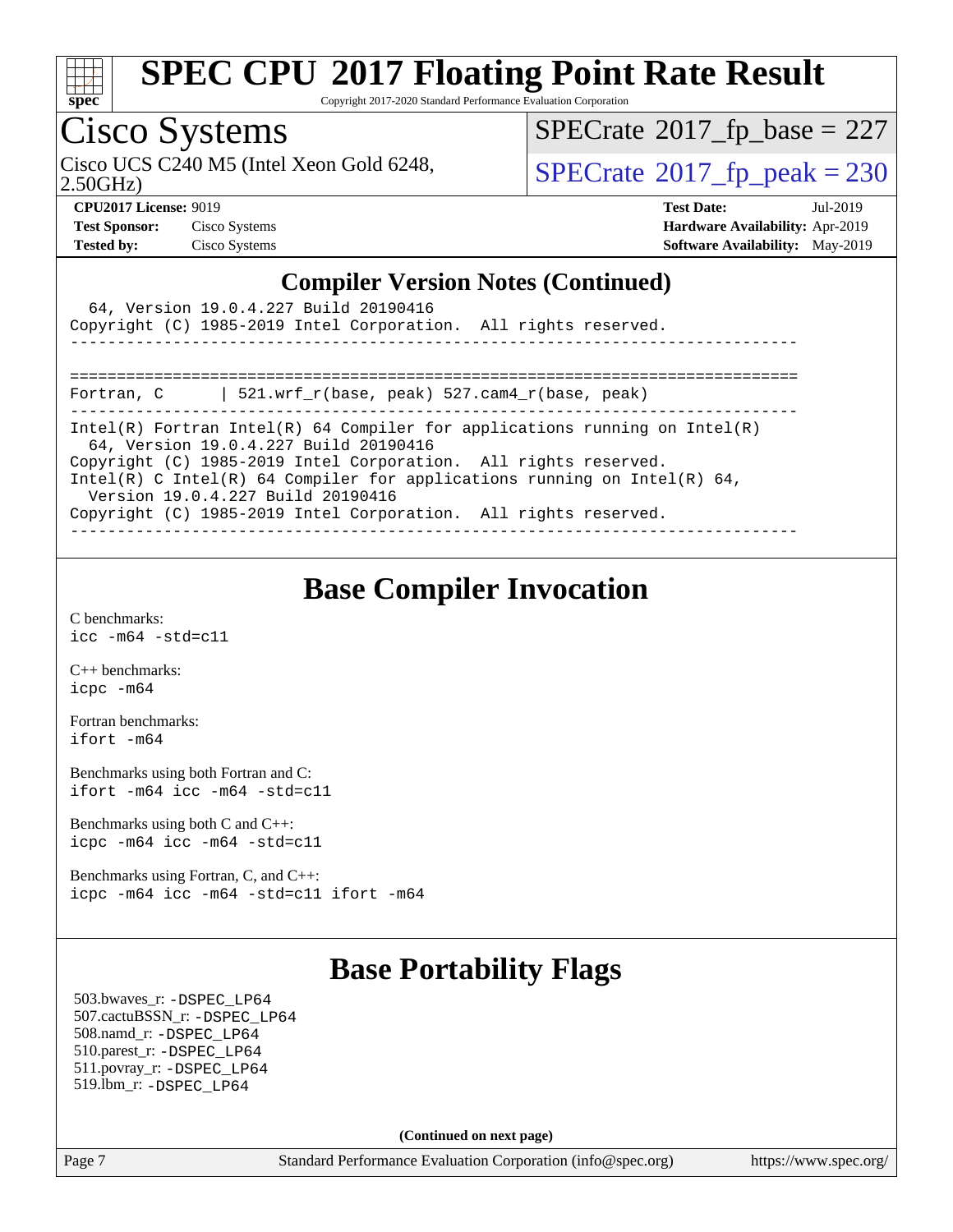

Copyright 2017-2020 Standard Performance Evaluation Corporation

# Cisco Systems

2.50GHz)

 $SPECTate$ <sup>®</sup>[2017\\_fp\\_base =](http://www.spec.org/auto/cpu2017/Docs/result-fields.html#SPECrate2017fpbase) 227

Cisco UCS C240 M5 (Intel Xeon Gold 6248,  $\vert$ [SPECrate](http://www.spec.org/auto/cpu2017/Docs/result-fields.html#SPECrate2017fppeak)®[2017\\_fp\\_peak = 2](http://www.spec.org/auto/cpu2017/Docs/result-fields.html#SPECrate2017fppeak)30

| <b>Test Sponsor:</b> | Cisco Systems |
|----------------------|---------------|
| <b>Tested by:</b>    | Cisco Systems |

**[CPU2017 License:](http://www.spec.org/auto/cpu2017/Docs/result-fields.html#CPU2017License)** 9019 **[Test Date:](http://www.spec.org/auto/cpu2017/Docs/result-fields.html#TestDate)** Jul-2019 **[Hardware Availability:](http://www.spec.org/auto/cpu2017/Docs/result-fields.html#HardwareAvailability)** Apr-2019 **[Software Availability:](http://www.spec.org/auto/cpu2017/Docs/result-fields.html#SoftwareAvailability)** May-2019

### **[Base Portability Flags \(Continued\)](http://www.spec.org/auto/cpu2017/Docs/result-fields.html#BasePortabilityFlags)**

 521.wrf\_r: [-DSPEC\\_LP64](http://www.spec.org/cpu2017/results/res2019q3/cpu2017-20190806-16739.flags.html#suite_basePORTABILITY521_wrf_r_DSPEC_LP64) [-DSPEC\\_CASE\\_FLAG](http://www.spec.org/cpu2017/results/res2019q3/cpu2017-20190806-16739.flags.html#b521.wrf_r_baseCPORTABILITY_DSPEC_CASE_FLAG) [-convert big\\_endian](http://www.spec.org/cpu2017/results/res2019q3/cpu2017-20190806-16739.flags.html#user_baseFPORTABILITY521_wrf_r_convert_big_endian_c3194028bc08c63ac5d04de18c48ce6d347e4e562e8892b8bdbdc0214820426deb8554edfa529a3fb25a586e65a3d812c835984020483e7e73212c4d31a38223) 526.blender\_r: [-DSPEC\\_LP64](http://www.spec.org/cpu2017/results/res2019q3/cpu2017-20190806-16739.flags.html#suite_basePORTABILITY526_blender_r_DSPEC_LP64) [-DSPEC\\_LINUX](http://www.spec.org/cpu2017/results/res2019q3/cpu2017-20190806-16739.flags.html#b526.blender_r_baseCPORTABILITY_DSPEC_LINUX) [-funsigned-char](http://www.spec.org/cpu2017/results/res2019q3/cpu2017-20190806-16739.flags.html#user_baseCPORTABILITY526_blender_r_force_uchar_40c60f00ab013830e2dd6774aeded3ff59883ba5a1fc5fc14077f794d777847726e2a5858cbc7672e36e1b067e7e5c1d9a74f7176df07886a243d7cc18edfe67) 527.cam4\_r: [-DSPEC\\_LP64](http://www.spec.org/cpu2017/results/res2019q3/cpu2017-20190806-16739.flags.html#suite_basePORTABILITY527_cam4_r_DSPEC_LP64) [-DSPEC\\_CASE\\_FLAG](http://www.spec.org/cpu2017/results/res2019q3/cpu2017-20190806-16739.flags.html#b527.cam4_r_baseCPORTABILITY_DSPEC_CASE_FLAG) 538.imagick\_r: [-DSPEC\\_LP64](http://www.spec.org/cpu2017/results/res2019q3/cpu2017-20190806-16739.flags.html#suite_basePORTABILITY538_imagick_r_DSPEC_LP64) 544.nab\_r: [-DSPEC\\_LP64](http://www.spec.org/cpu2017/results/res2019q3/cpu2017-20190806-16739.flags.html#suite_basePORTABILITY544_nab_r_DSPEC_LP64) 549.fotonik3d\_r: [-DSPEC\\_LP64](http://www.spec.org/cpu2017/results/res2019q3/cpu2017-20190806-16739.flags.html#suite_basePORTABILITY549_fotonik3d_r_DSPEC_LP64) 554.roms\_r: [-DSPEC\\_LP64](http://www.spec.org/cpu2017/results/res2019q3/cpu2017-20190806-16739.flags.html#suite_basePORTABILITY554_roms_r_DSPEC_LP64)

#### **[Base Optimization Flags](http://www.spec.org/auto/cpu2017/Docs/result-fields.html#BaseOptimizationFlags)**

#### [C benchmarks](http://www.spec.org/auto/cpu2017/Docs/result-fields.html#Cbenchmarks):

[-xCORE-AVX512](http://www.spec.org/cpu2017/results/res2019q3/cpu2017-20190806-16739.flags.html#user_CCbase_f-xCORE-AVX512) [-ipo](http://www.spec.org/cpu2017/results/res2019q3/cpu2017-20190806-16739.flags.html#user_CCbase_f-ipo) [-O3](http://www.spec.org/cpu2017/results/res2019q3/cpu2017-20190806-16739.flags.html#user_CCbase_f-O3) [-no-prec-div](http://www.spec.org/cpu2017/results/res2019q3/cpu2017-20190806-16739.flags.html#user_CCbase_f-no-prec-div) [-qopt-prefetch](http://www.spec.org/cpu2017/results/res2019q3/cpu2017-20190806-16739.flags.html#user_CCbase_f-qopt-prefetch) [-ffinite-math-only](http://www.spec.org/cpu2017/results/res2019q3/cpu2017-20190806-16739.flags.html#user_CCbase_f_finite_math_only_cb91587bd2077682c4b38af759c288ed7c732db004271a9512da14a4f8007909a5f1427ecbf1a0fb78ff2a814402c6114ac565ca162485bbcae155b5e4258871) [-qopt-mem-layout-trans=4](http://www.spec.org/cpu2017/results/res2019q3/cpu2017-20190806-16739.flags.html#user_CCbase_f-qopt-mem-layout-trans_fa39e755916c150a61361b7846f310bcdf6f04e385ef281cadf3647acec3f0ae266d1a1d22d972a7087a248fd4e6ca390a3634700869573d231a252c784941a8)

[C++ benchmarks:](http://www.spec.org/auto/cpu2017/Docs/result-fields.html#CXXbenchmarks)

[-xCORE-AVX512](http://www.spec.org/cpu2017/results/res2019q3/cpu2017-20190806-16739.flags.html#user_CXXbase_f-xCORE-AVX512) [-ipo](http://www.spec.org/cpu2017/results/res2019q3/cpu2017-20190806-16739.flags.html#user_CXXbase_f-ipo) [-O3](http://www.spec.org/cpu2017/results/res2019q3/cpu2017-20190806-16739.flags.html#user_CXXbase_f-O3) [-no-prec-div](http://www.spec.org/cpu2017/results/res2019q3/cpu2017-20190806-16739.flags.html#user_CXXbase_f-no-prec-div) [-qopt-prefetch](http://www.spec.org/cpu2017/results/res2019q3/cpu2017-20190806-16739.flags.html#user_CXXbase_f-qopt-prefetch) [-ffinite-math-only](http://www.spec.org/cpu2017/results/res2019q3/cpu2017-20190806-16739.flags.html#user_CXXbase_f_finite_math_only_cb91587bd2077682c4b38af759c288ed7c732db004271a9512da14a4f8007909a5f1427ecbf1a0fb78ff2a814402c6114ac565ca162485bbcae155b5e4258871) [-qopt-mem-layout-trans=4](http://www.spec.org/cpu2017/results/res2019q3/cpu2017-20190806-16739.flags.html#user_CXXbase_f-qopt-mem-layout-trans_fa39e755916c150a61361b7846f310bcdf6f04e385ef281cadf3647acec3f0ae266d1a1d22d972a7087a248fd4e6ca390a3634700869573d231a252c784941a8)

[Fortran benchmarks](http://www.spec.org/auto/cpu2017/Docs/result-fields.html#Fortranbenchmarks):

[-xCORE-AVX512](http://www.spec.org/cpu2017/results/res2019q3/cpu2017-20190806-16739.flags.html#user_FCbase_f-xCORE-AVX512) [-ipo](http://www.spec.org/cpu2017/results/res2019q3/cpu2017-20190806-16739.flags.html#user_FCbase_f-ipo) [-O3](http://www.spec.org/cpu2017/results/res2019q3/cpu2017-20190806-16739.flags.html#user_FCbase_f-O3) [-no-prec-div](http://www.spec.org/cpu2017/results/res2019q3/cpu2017-20190806-16739.flags.html#user_FCbase_f-no-prec-div) [-qopt-prefetch](http://www.spec.org/cpu2017/results/res2019q3/cpu2017-20190806-16739.flags.html#user_FCbase_f-qopt-prefetch) [-ffinite-math-only](http://www.spec.org/cpu2017/results/res2019q3/cpu2017-20190806-16739.flags.html#user_FCbase_f_finite_math_only_cb91587bd2077682c4b38af759c288ed7c732db004271a9512da14a4f8007909a5f1427ecbf1a0fb78ff2a814402c6114ac565ca162485bbcae155b5e4258871) [-qopt-mem-layout-trans=4](http://www.spec.org/cpu2017/results/res2019q3/cpu2017-20190806-16739.flags.html#user_FCbase_f-qopt-mem-layout-trans_fa39e755916c150a61361b7846f310bcdf6f04e385ef281cadf3647acec3f0ae266d1a1d22d972a7087a248fd4e6ca390a3634700869573d231a252c784941a8) [-auto](http://www.spec.org/cpu2017/results/res2019q3/cpu2017-20190806-16739.flags.html#user_FCbase_f-auto) [-nostandard-realloc-lhs](http://www.spec.org/cpu2017/results/res2019q3/cpu2017-20190806-16739.flags.html#user_FCbase_f_2003_std_realloc_82b4557e90729c0f113870c07e44d33d6f5a304b4f63d4c15d2d0f1fab99f5daaed73bdb9275d9ae411527f28b936061aa8b9c8f2d63842963b95c9dd6426b8a) [-align array32byte](http://www.spec.org/cpu2017/results/res2019q3/cpu2017-20190806-16739.flags.html#user_FCbase_align_array32byte_b982fe038af199962ba9a80c053b8342c548c85b40b8e86eb3cc33dee0d7986a4af373ac2d51c3f7cf710a18d62fdce2948f201cd044323541f22fc0fffc51b6)

[Benchmarks using both Fortran and C](http://www.spec.org/auto/cpu2017/Docs/result-fields.html#BenchmarksusingbothFortranandC):

[-xCORE-AVX512](http://www.spec.org/cpu2017/results/res2019q3/cpu2017-20190806-16739.flags.html#user_CC_FCbase_f-xCORE-AVX512) [-ipo](http://www.spec.org/cpu2017/results/res2019q3/cpu2017-20190806-16739.flags.html#user_CC_FCbase_f-ipo) [-O3](http://www.spec.org/cpu2017/results/res2019q3/cpu2017-20190806-16739.flags.html#user_CC_FCbase_f-O3) [-no-prec-div](http://www.spec.org/cpu2017/results/res2019q3/cpu2017-20190806-16739.flags.html#user_CC_FCbase_f-no-prec-div) [-qopt-prefetch](http://www.spec.org/cpu2017/results/res2019q3/cpu2017-20190806-16739.flags.html#user_CC_FCbase_f-qopt-prefetch) [-ffinite-math-only](http://www.spec.org/cpu2017/results/res2019q3/cpu2017-20190806-16739.flags.html#user_CC_FCbase_f_finite_math_only_cb91587bd2077682c4b38af759c288ed7c732db004271a9512da14a4f8007909a5f1427ecbf1a0fb78ff2a814402c6114ac565ca162485bbcae155b5e4258871) [-qopt-mem-layout-trans=4](http://www.spec.org/cpu2017/results/res2019q3/cpu2017-20190806-16739.flags.html#user_CC_FCbase_f-qopt-mem-layout-trans_fa39e755916c150a61361b7846f310bcdf6f04e385ef281cadf3647acec3f0ae266d1a1d22d972a7087a248fd4e6ca390a3634700869573d231a252c784941a8) [-auto](http://www.spec.org/cpu2017/results/res2019q3/cpu2017-20190806-16739.flags.html#user_CC_FCbase_f-auto) [-nostandard-realloc-lhs](http://www.spec.org/cpu2017/results/res2019q3/cpu2017-20190806-16739.flags.html#user_CC_FCbase_f_2003_std_realloc_82b4557e90729c0f113870c07e44d33d6f5a304b4f63d4c15d2d0f1fab99f5daaed73bdb9275d9ae411527f28b936061aa8b9c8f2d63842963b95c9dd6426b8a) [-align array32byte](http://www.spec.org/cpu2017/results/res2019q3/cpu2017-20190806-16739.flags.html#user_CC_FCbase_align_array32byte_b982fe038af199962ba9a80c053b8342c548c85b40b8e86eb3cc33dee0d7986a4af373ac2d51c3f7cf710a18d62fdce2948f201cd044323541f22fc0fffc51b6)

[Benchmarks using both C and C++](http://www.spec.org/auto/cpu2017/Docs/result-fields.html#BenchmarksusingbothCandCXX):

[-xCORE-AVX512](http://www.spec.org/cpu2017/results/res2019q3/cpu2017-20190806-16739.flags.html#user_CC_CXXbase_f-xCORE-AVX512) [-ipo](http://www.spec.org/cpu2017/results/res2019q3/cpu2017-20190806-16739.flags.html#user_CC_CXXbase_f-ipo) [-O3](http://www.spec.org/cpu2017/results/res2019q3/cpu2017-20190806-16739.flags.html#user_CC_CXXbase_f-O3) [-no-prec-div](http://www.spec.org/cpu2017/results/res2019q3/cpu2017-20190806-16739.flags.html#user_CC_CXXbase_f-no-prec-div) [-qopt-prefetch](http://www.spec.org/cpu2017/results/res2019q3/cpu2017-20190806-16739.flags.html#user_CC_CXXbase_f-qopt-prefetch) [-ffinite-math-only](http://www.spec.org/cpu2017/results/res2019q3/cpu2017-20190806-16739.flags.html#user_CC_CXXbase_f_finite_math_only_cb91587bd2077682c4b38af759c288ed7c732db004271a9512da14a4f8007909a5f1427ecbf1a0fb78ff2a814402c6114ac565ca162485bbcae155b5e4258871) [-qopt-mem-layout-trans=4](http://www.spec.org/cpu2017/results/res2019q3/cpu2017-20190806-16739.flags.html#user_CC_CXXbase_f-qopt-mem-layout-trans_fa39e755916c150a61361b7846f310bcdf6f04e385ef281cadf3647acec3f0ae266d1a1d22d972a7087a248fd4e6ca390a3634700869573d231a252c784941a8)

[Benchmarks using Fortran, C, and C++:](http://www.spec.org/auto/cpu2017/Docs/result-fields.html#BenchmarksusingFortranCandCXX)

[-xCORE-AVX512](http://www.spec.org/cpu2017/results/res2019q3/cpu2017-20190806-16739.flags.html#user_CC_CXX_FCbase_f-xCORE-AVX512) [-ipo](http://www.spec.org/cpu2017/results/res2019q3/cpu2017-20190806-16739.flags.html#user_CC_CXX_FCbase_f-ipo) [-O3](http://www.spec.org/cpu2017/results/res2019q3/cpu2017-20190806-16739.flags.html#user_CC_CXX_FCbase_f-O3) [-no-prec-div](http://www.spec.org/cpu2017/results/res2019q3/cpu2017-20190806-16739.flags.html#user_CC_CXX_FCbase_f-no-prec-div) [-qopt-prefetch](http://www.spec.org/cpu2017/results/res2019q3/cpu2017-20190806-16739.flags.html#user_CC_CXX_FCbase_f-qopt-prefetch) [-ffinite-math-only](http://www.spec.org/cpu2017/results/res2019q3/cpu2017-20190806-16739.flags.html#user_CC_CXX_FCbase_f_finite_math_only_cb91587bd2077682c4b38af759c288ed7c732db004271a9512da14a4f8007909a5f1427ecbf1a0fb78ff2a814402c6114ac565ca162485bbcae155b5e4258871) [-qopt-mem-layout-trans=4](http://www.spec.org/cpu2017/results/res2019q3/cpu2017-20190806-16739.flags.html#user_CC_CXX_FCbase_f-qopt-mem-layout-trans_fa39e755916c150a61361b7846f310bcdf6f04e385ef281cadf3647acec3f0ae266d1a1d22d972a7087a248fd4e6ca390a3634700869573d231a252c784941a8) [-auto](http://www.spec.org/cpu2017/results/res2019q3/cpu2017-20190806-16739.flags.html#user_CC_CXX_FCbase_f-auto) [-nostandard-realloc-lhs](http://www.spec.org/cpu2017/results/res2019q3/cpu2017-20190806-16739.flags.html#user_CC_CXX_FCbase_f_2003_std_realloc_82b4557e90729c0f113870c07e44d33d6f5a304b4f63d4c15d2d0f1fab99f5daaed73bdb9275d9ae411527f28b936061aa8b9c8f2d63842963b95c9dd6426b8a) [-align array32byte](http://www.spec.org/cpu2017/results/res2019q3/cpu2017-20190806-16739.flags.html#user_CC_CXX_FCbase_align_array32byte_b982fe038af199962ba9a80c053b8342c548c85b40b8e86eb3cc33dee0d7986a4af373ac2d51c3f7cf710a18d62fdce2948f201cd044323541f22fc0fffc51b6)

#### **[Peak Compiler Invocation](http://www.spec.org/auto/cpu2017/Docs/result-fields.html#PeakCompilerInvocation)**

[C benchmarks](http://www.spec.org/auto/cpu2017/Docs/result-fields.html#Cbenchmarks): [icc -m64 -std=c11](http://www.spec.org/cpu2017/results/res2019q3/cpu2017-20190806-16739.flags.html#user_CCpeak_intel_icc_64bit_c11_33ee0cdaae7deeeab2a9725423ba97205ce30f63b9926c2519791662299b76a0318f32ddfffdc46587804de3178b4f9328c46fa7c2b0cd779d7a61945c91cd35)

**(Continued on next page)**

Page 8 Standard Performance Evaluation Corporation [\(info@spec.org\)](mailto:info@spec.org) <https://www.spec.org/>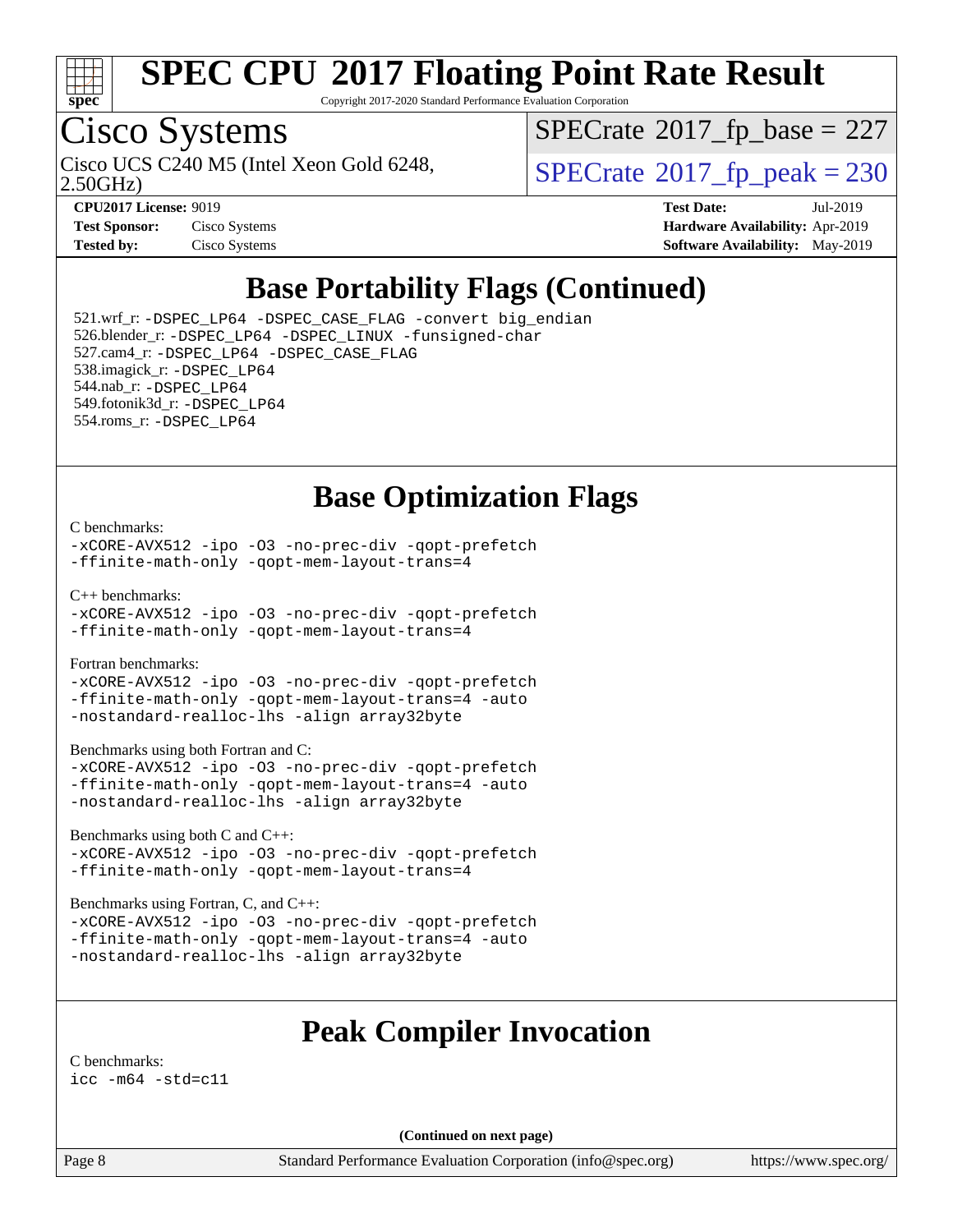

Copyright 2017-2020 Standard Performance Evaluation Corporation

### Cisco Systems

2.50GHz) Cisco UCS C240 M5 (Intel Xeon Gold 6248,  $\vert$ [SPECrate](http://www.spec.org/auto/cpu2017/Docs/result-fields.html#SPECrate2017fppeak)®[2017\\_fp\\_peak = 2](http://www.spec.org/auto/cpu2017/Docs/result-fields.html#SPECrate2017fppeak)30

 $SPECTate$ <sup>®</sup>[2017\\_fp\\_base =](http://www.spec.org/auto/cpu2017/Docs/result-fields.html#SPECrate2017fpbase) 227

**[CPU2017 License:](http://www.spec.org/auto/cpu2017/Docs/result-fields.html#CPU2017License)** 9019 **[Test Date:](http://www.spec.org/auto/cpu2017/Docs/result-fields.html#TestDate)** Jul-2019 **[Test Sponsor:](http://www.spec.org/auto/cpu2017/Docs/result-fields.html#TestSponsor)** Cisco Systems **[Hardware Availability:](http://www.spec.org/auto/cpu2017/Docs/result-fields.html#HardwareAvailability)** Apr-2019 **[Tested by:](http://www.spec.org/auto/cpu2017/Docs/result-fields.html#Testedby)** Cisco Systems **[Software Availability:](http://www.spec.org/auto/cpu2017/Docs/result-fields.html#SoftwareAvailability)** May-2019

### **[Peak Compiler Invocation \(Continued\)](http://www.spec.org/auto/cpu2017/Docs/result-fields.html#PeakCompilerInvocation)**

[C++ benchmarks:](http://www.spec.org/auto/cpu2017/Docs/result-fields.html#CXXbenchmarks) [icpc -m64](http://www.spec.org/cpu2017/results/res2019q3/cpu2017-20190806-16739.flags.html#user_CXXpeak_intel_icpc_64bit_4ecb2543ae3f1412ef961e0650ca070fec7b7afdcd6ed48761b84423119d1bf6bdf5cad15b44d48e7256388bc77273b966e5eb805aefd121eb22e9299b2ec9d9)

[Fortran benchmarks](http://www.spec.org/auto/cpu2017/Docs/result-fields.html#Fortranbenchmarks): [ifort -m64](http://www.spec.org/cpu2017/results/res2019q3/cpu2017-20190806-16739.flags.html#user_FCpeak_intel_ifort_64bit_24f2bb282fbaeffd6157abe4f878425411749daecae9a33200eee2bee2fe76f3b89351d69a8130dd5949958ce389cf37ff59a95e7a40d588e8d3a57e0c3fd751)

[Benchmarks using both Fortran and C](http://www.spec.org/auto/cpu2017/Docs/result-fields.html#BenchmarksusingbothFortranandC): [ifort -m64](http://www.spec.org/cpu2017/results/res2019q3/cpu2017-20190806-16739.flags.html#user_CC_FCpeak_intel_ifort_64bit_24f2bb282fbaeffd6157abe4f878425411749daecae9a33200eee2bee2fe76f3b89351d69a8130dd5949958ce389cf37ff59a95e7a40d588e8d3a57e0c3fd751) [icc -m64 -std=c11](http://www.spec.org/cpu2017/results/res2019q3/cpu2017-20190806-16739.flags.html#user_CC_FCpeak_intel_icc_64bit_c11_33ee0cdaae7deeeab2a9725423ba97205ce30f63b9926c2519791662299b76a0318f32ddfffdc46587804de3178b4f9328c46fa7c2b0cd779d7a61945c91cd35)

[Benchmarks using both C and C++](http://www.spec.org/auto/cpu2017/Docs/result-fields.html#BenchmarksusingbothCandCXX): [icpc -m64](http://www.spec.org/cpu2017/results/res2019q3/cpu2017-20190806-16739.flags.html#user_CC_CXXpeak_intel_icpc_64bit_4ecb2543ae3f1412ef961e0650ca070fec7b7afdcd6ed48761b84423119d1bf6bdf5cad15b44d48e7256388bc77273b966e5eb805aefd121eb22e9299b2ec9d9) [icc -m64 -std=c11](http://www.spec.org/cpu2017/results/res2019q3/cpu2017-20190806-16739.flags.html#user_CC_CXXpeak_intel_icc_64bit_c11_33ee0cdaae7deeeab2a9725423ba97205ce30f63b9926c2519791662299b76a0318f32ddfffdc46587804de3178b4f9328c46fa7c2b0cd779d7a61945c91cd35)

```
Benchmarks using Fortran, C, and C++: 
icpc -m64 icc -m64 -std=c11 ifort -m64
```
#### **[Peak Portability Flags](http://www.spec.org/auto/cpu2017/Docs/result-fields.html#PeakPortabilityFlags)**

Same as Base Portability Flags

### **[Peak Optimization Flags](http://www.spec.org/auto/cpu2017/Docs/result-fields.html#PeakOptimizationFlags)**

[C benchmarks](http://www.spec.org/auto/cpu2017/Docs/result-fields.html#Cbenchmarks):

```
 519.lbm_r: -prof-gen(pass 1) -prof-use(pass 2) -ipo -xCORE-AVX512
-O3 -no-prec-div -qopt-prefetch -ffinite-math-only
-qopt-mem-layout-trans=4
 538.imagick_r: -xCORE-AVX512 -ipo -O3 -no-prec-div -qopt-prefetch
-ffinite-math-only -qopt-mem-layout-trans=4
 544.nab_r: Same as 538.imagick_r
C++ benchmarks: 
 508.namd_r: -prof-gen(pass 1) -prof-use(pass 2) -ipo -xCORE-AVX512
```

```
-O3 -no-prec-div -qopt-prefetch -ffinite-math-only
-qopt-mem-layout-trans=4
```

```
 510.parest_r: -xCORE-AVX512 -ipo -O3 -no-prec-div -qopt-prefetch
-ffinite-math-only -qopt-mem-layout-trans=4
```
**(Continued on next page)**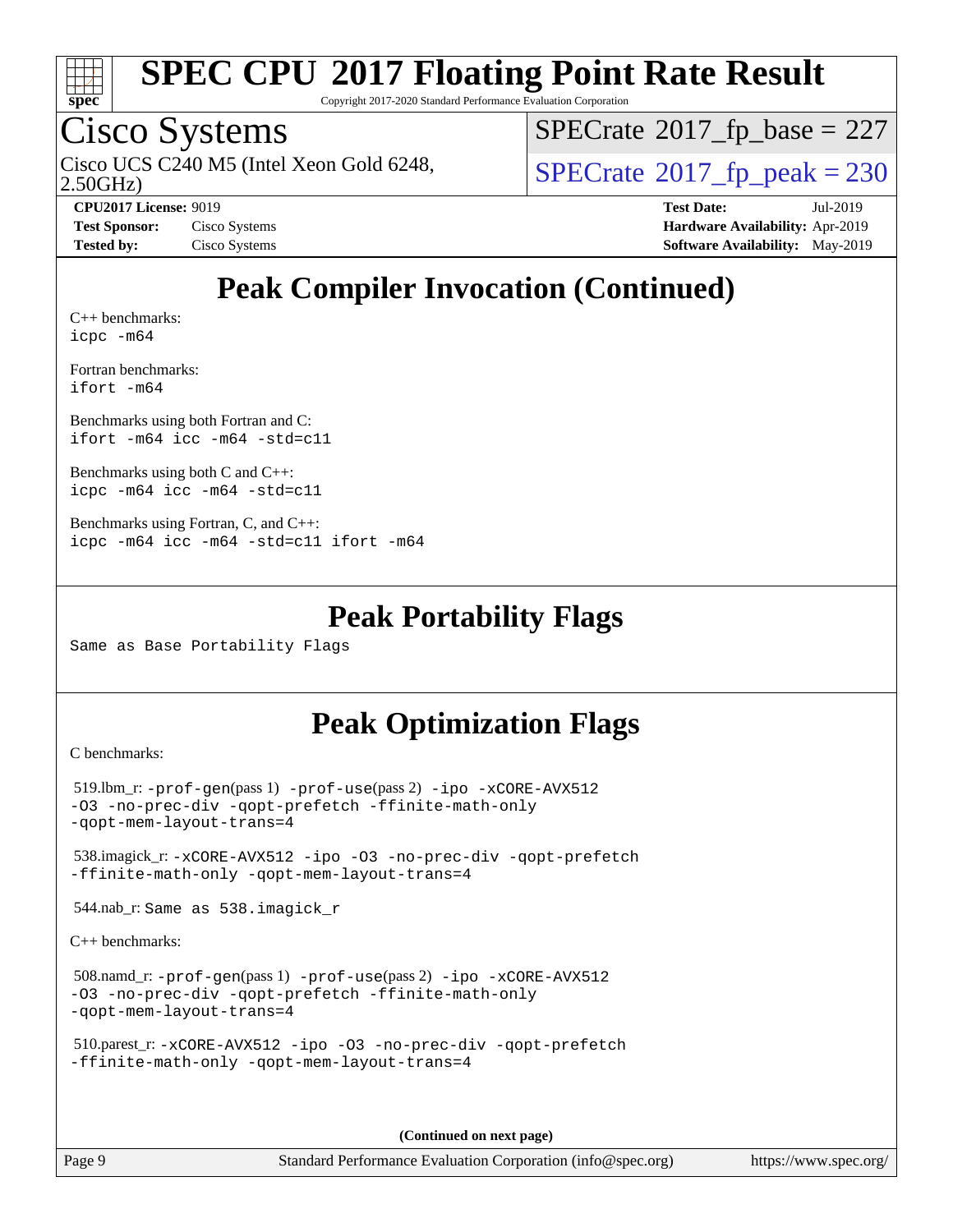

Copyright 2017-2020 Standard Performance Evaluation Corporation

# Cisco Systems

2.50GHz) Cisco UCS C240 M5 (Intel Xeon Gold 6248,  $\vert$ [SPECrate](http://www.spec.org/auto/cpu2017/Docs/result-fields.html#SPECrate2017fppeak)®[2017\\_fp\\_peak = 2](http://www.spec.org/auto/cpu2017/Docs/result-fields.html#SPECrate2017fppeak)30

 $SPECTate$ <sup>®</sup>[2017\\_fp\\_base =](http://www.spec.org/auto/cpu2017/Docs/result-fields.html#SPECrate2017fpbase) 227

| <b>Test Sponsor:</b> | Cisco Systems |
|----------------------|---------------|
| <b>Tested by:</b>    | Cisco Systems |

**[CPU2017 License:](http://www.spec.org/auto/cpu2017/Docs/result-fields.html#CPU2017License)** 9019 **[Test Date:](http://www.spec.org/auto/cpu2017/Docs/result-fields.html#TestDate)** Jul-2019 **[Hardware Availability:](http://www.spec.org/auto/cpu2017/Docs/result-fields.html#HardwareAvailability)** Apr-2019 **[Software Availability:](http://www.spec.org/auto/cpu2017/Docs/result-fields.html#SoftwareAvailability)** May-2019

### **[Peak Optimization Flags \(Continued\)](http://www.spec.org/auto/cpu2017/Docs/result-fields.html#PeakOptimizationFlags)**

[Fortran benchmarks](http://www.spec.org/auto/cpu2017/Docs/result-fields.html#Fortranbenchmarks):

 503.bwaves\_r: [-xCORE-AVX512](http://www.spec.org/cpu2017/results/res2019q3/cpu2017-20190806-16739.flags.html#user_peakFOPTIMIZE503_bwaves_r_f-xCORE-AVX512) [-ipo](http://www.spec.org/cpu2017/results/res2019q3/cpu2017-20190806-16739.flags.html#user_peakFOPTIMIZE503_bwaves_r_f-ipo) [-O3](http://www.spec.org/cpu2017/results/res2019q3/cpu2017-20190806-16739.flags.html#user_peakFOPTIMIZE503_bwaves_r_f-O3) [-no-prec-div](http://www.spec.org/cpu2017/results/res2019q3/cpu2017-20190806-16739.flags.html#user_peakFOPTIMIZE503_bwaves_r_f-no-prec-div) [-qopt-prefetch](http://www.spec.org/cpu2017/results/res2019q3/cpu2017-20190806-16739.flags.html#user_peakFOPTIMIZE503_bwaves_r_f-qopt-prefetch) [-ffinite-math-only](http://www.spec.org/cpu2017/results/res2019q3/cpu2017-20190806-16739.flags.html#user_peakFOPTIMIZE503_bwaves_r_f_finite_math_only_cb91587bd2077682c4b38af759c288ed7c732db004271a9512da14a4f8007909a5f1427ecbf1a0fb78ff2a814402c6114ac565ca162485bbcae155b5e4258871) [-qopt-mem-layout-trans=4](http://www.spec.org/cpu2017/results/res2019q3/cpu2017-20190806-16739.flags.html#user_peakFOPTIMIZE503_bwaves_r_f-qopt-mem-layout-trans_fa39e755916c150a61361b7846f310bcdf6f04e385ef281cadf3647acec3f0ae266d1a1d22d972a7087a248fd4e6ca390a3634700869573d231a252c784941a8) [-auto](http://www.spec.org/cpu2017/results/res2019q3/cpu2017-20190806-16739.flags.html#user_peakFOPTIMIZE503_bwaves_r_f-auto) [-nostandard-realloc-lhs](http://www.spec.org/cpu2017/results/res2019q3/cpu2017-20190806-16739.flags.html#user_peakEXTRA_FOPTIMIZE503_bwaves_r_f_2003_std_realloc_82b4557e90729c0f113870c07e44d33d6f5a304b4f63d4c15d2d0f1fab99f5daaed73bdb9275d9ae411527f28b936061aa8b9c8f2d63842963b95c9dd6426b8a) [-align array32byte](http://www.spec.org/cpu2017/results/res2019q3/cpu2017-20190806-16739.flags.html#user_peakEXTRA_FOPTIMIZE503_bwaves_r_align_array32byte_b982fe038af199962ba9a80c053b8342c548c85b40b8e86eb3cc33dee0d7986a4af373ac2d51c3f7cf710a18d62fdce2948f201cd044323541f22fc0fffc51b6)

549.fotonik3d\_r: Same as 503.bwaves\_r

 554.roms\_r: [-prof-gen](http://www.spec.org/cpu2017/results/res2019q3/cpu2017-20190806-16739.flags.html#user_peakPASS1_FFLAGSPASS1_LDFLAGS554_roms_r_prof_gen_5aa4926d6013ddb2a31985c654b3eb18169fc0c6952a63635c234f711e6e63dd76e94ad52365559451ec499a2cdb89e4dc58ba4c67ef54ca681ffbe1461d6b36)(pass 1) [-prof-use](http://www.spec.org/cpu2017/results/res2019q3/cpu2017-20190806-16739.flags.html#user_peakPASS2_FFLAGSPASS2_LDFLAGS554_roms_r_prof_use_1a21ceae95f36a2b53c25747139a6c16ca95bd9def2a207b4f0849963b97e94f5260e30a0c64f4bb623698870e679ca08317ef8150905d41bd88c6f78df73f19)(pass 2) [-ipo](http://www.spec.org/cpu2017/results/res2019q3/cpu2017-20190806-16739.flags.html#user_peakPASS1_FOPTIMIZEPASS2_FOPTIMIZE554_roms_r_f-ipo) [-xCORE-AVX512](http://www.spec.org/cpu2017/results/res2019q3/cpu2017-20190806-16739.flags.html#user_peakPASS2_FOPTIMIZE554_roms_r_f-xCORE-AVX512) [-O3](http://www.spec.org/cpu2017/results/res2019q3/cpu2017-20190806-16739.flags.html#user_peakPASS1_FOPTIMIZEPASS2_FOPTIMIZE554_roms_r_f-O3) [-no-prec-div](http://www.spec.org/cpu2017/results/res2019q3/cpu2017-20190806-16739.flags.html#user_peakPASS1_FOPTIMIZEPASS2_FOPTIMIZE554_roms_r_f-no-prec-div) [-qopt-prefetch](http://www.spec.org/cpu2017/results/res2019q3/cpu2017-20190806-16739.flags.html#user_peakPASS1_FOPTIMIZEPASS2_FOPTIMIZE554_roms_r_f-qopt-prefetch) [-ffinite-math-only](http://www.spec.org/cpu2017/results/res2019q3/cpu2017-20190806-16739.flags.html#user_peakPASS1_FOPTIMIZEPASS2_FOPTIMIZE554_roms_r_f_finite_math_only_cb91587bd2077682c4b38af759c288ed7c732db004271a9512da14a4f8007909a5f1427ecbf1a0fb78ff2a814402c6114ac565ca162485bbcae155b5e4258871) [-qopt-mem-layout-trans=4](http://www.spec.org/cpu2017/results/res2019q3/cpu2017-20190806-16739.flags.html#user_peakPASS1_FOPTIMIZEPASS2_FOPTIMIZE554_roms_r_f-qopt-mem-layout-trans_fa39e755916c150a61361b7846f310bcdf6f04e385ef281cadf3647acec3f0ae266d1a1d22d972a7087a248fd4e6ca390a3634700869573d231a252c784941a8) [-auto](http://www.spec.org/cpu2017/results/res2019q3/cpu2017-20190806-16739.flags.html#user_peakPASS2_FOPTIMIZE554_roms_r_f-auto) [-nostandard-realloc-lhs](http://www.spec.org/cpu2017/results/res2019q3/cpu2017-20190806-16739.flags.html#user_peakEXTRA_FOPTIMIZE554_roms_r_f_2003_std_realloc_82b4557e90729c0f113870c07e44d33d6f5a304b4f63d4c15d2d0f1fab99f5daaed73bdb9275d9ae411527f28b936061aa8b9c8f2d63842963b95c9dd6426b8a) [-align array32byte](http://www.spec.org/cpu2017/results/res2019q3/cpu2017-20190806-16739.flags.html#user_peakEXTRA_FOPTIMIZE554_roms_r_align_array32byte_b982fe038af199962ba9a80c053b8342c548c85b40b8e86eb3cc33dee0d7986a4af373ac2d51c3f7cf710a18d62fdce2948f201cd044323541f22fc0fffc51b6)

[Benchmarks using both Fortran and C](http://www.spec.org/auto/cpu2017/Docs/result-fields.html#BenchmarksusingbothFortranandC):  $-prof-qen(pass 1) -prof-use(pass 2) -ipo -xCORE-AVX512 -O3$  $-prof-qen(pass 1) -prof-use(pass 2) -ipo -xCORE-AVX512 -O3$  $-prof-qen(pass 1) -prof-use(pass 2) -ipo -xCORE-AVX512 -O3$  $-prof-qen(pass 1) -prof-use(pass 2) -ipo -xCORE-AVX512 -O3$  $-prof-qen(pass 1) -prof-use(pass 2) -ipo -xCORE-AVX512 -O3$  $-prof-qen(pass 1) -prof-use(pass 2) -ipo -xCORE-AVX512 -O3$  $-prof-qen(pass 1) -prof-use(pass 2) -ipo -xCORE-AVX512 -O3$  $-prof-qen(pass 1) -prof-use(pass 2) -ipo -xCORE-AVX512 -O3$ [-no-prec-div](http://www.spec.org/cpu2017/results/res2019q3/cpu2017-20190806-16739.flags.html#user_CC_FCpeak_f-no-prec-div) [-qopt-prefetch](http://www.spec.org/cpu2017/results/res2019q3/cpu2017-20190806-16739.flags.html#user_CC_FCpeak_f-qopt-prefetch) [-ffinite-math-only](http://www.spec.org/cpu2017/results/res2019q3/cpu2017-20190806-16739.flags.html#user_CC_FCpeak_f_finite_math_only_cb91587bd2077682c4b38af759c288ed7c732db004271a9512da14a4f8007909a5f1427ecbf1a0fb78ff2a814402c6114ac565ca162485bbcae155b5e4258871) [-qopt-mem-layout-trans=4](http://www.spec.org/cpu2017/results/res2019q3/cpu2017-20190806-16739.flags.html#user_CC_FCpeak_f-qopt-mem-layout-trans_fa39e755916c150a61361b7846f310bcdf6f04e385ef281cadf3647acec3f0ae266d1a1d22d972a7087a248fd4e6ca390a3634700869573d231a252c784941a8) [-auto](http://www.spec.org/cpu2017/results/res2019q3/cpu2017-20190806-16739.flags.html#user_CC_FCpeak_f-auto) [-nostandard-realloc-lhs](http://www.spec.org/cpu2017/results/res2019q3/cpu2017-20190806-16739.flags.html#user_CC_FCpeak_f_2003_std_realloc_82b4557e90729c0f113870c07e44d33d6f5a304b4f63d4c15d2d0f1fab99f5daaed73bdb9275d9ae411527f28b936061aa8b9c8f2d63842963b95c9dd6426b8a) [-align array32byte](http://www.spec.org/cpu2017/results/res2019q3/cpu2017-20190806-16739.flags.html#user_CC_FCpeak_align_array32byte_b982fe038af199962ba9a80c053b8342c548c85b40b8e86eb3cc33dee0d7986a4af373ac2d51c3f7cf710a18d62fdce2948f201cd044323541f22fc0fffc51b6)

[Benchmarks using both C and C++](http://www.spec.org/auto/cpu2017/Docs/result-fields.html#BenchmarksusingbothCandCXX):

 511.povray\_r: [-prof-gen](http://www.spec.org/cpu2017/results/res2019q3/cpu2017-20190806-16739.flags.html#user_peakPASS1_CFLAGSPASS1_CXXFLAGSPASS1_LDFLAGS511_povray_r_prof_gen_5aa4926d6013ddb2a31985c654b3eb18169fc0c6952a63635c234f711e6e63dd76e94ad52365559451ec499a2cdb89e4dc58ba4c67ef54ca681ffbe1461d6b36)(pass 1) [-prof-use](http://www.spec.org/cpu2017/results/res2019q3/cpu2017-20190806-16739.flags.html#user_peakPASS2_CFLAGSPASS2_CXXFLAGSPASS2_LDFLAGS511_povray_r_prof_use_1a21ceae95f36a2b53c25747139a6c16ca95bd9def2a207b4f0849963b97e94f5260e30a0c64f4bb623698870e679ca08317ef8150905d41bd88c6f78df73f19)(pass 2) [-ipo](http://www.spec.org/cpu2017/results/res2019q3/cpu2017-20190806-16739.flags.html#user_peakPASS1_COPTIMIZEPASS1_CXXOPTIMIZEPASS2_COPTIMIZEPASS2_CXXOPTIMIZE511_povray_r_f-ipo) [-xCORE-AVX512](http://www.spec.org/cpu2017/results/res2019q3/cpu2017-20190806-16739.flags.html#user_peakPASS2_COPTIMIZEPASS2_CXXOPTIMIZE511_povray_r_f-xCORE-AVX512) [-O3](http://www.spec.org/cpu2017/results/res2019q3/cpu2017-20190806-16739.flags.html#user_peakPASS1_COPTIMIZEPASS1_CXXOPTIMIZEPASS2_COPTIMIZEPASS2_CXXOPTIMIZE511_povray_r_f-O3) [-no-prec-div](http://www.spec.org/cpu2017/results/res2019q3/cpu2017-20190806-16739.flags.html#user_peakPASS1_COPTIMIZEPASS1_CXXOPTIMIZEPASS2_COPTIMIZEPASS2_CXXOPTIMIZE511_povray_r_f-no-prec-div) [-qopt-prefetch](http://www.spec.org/cpu2017/results/res2019q3/cpu2017-20190806-16739.flags.html#user_peakPASS1_COPTIMIZEPASS1_CXXOPTIMIZEPASS2_COPTIMIZEPASS2_CXXOPTIMIZE511_povray_r_f-qopt-prefetch) [-ffinite-math-only](http://www.spec.org/cpu2017/results/res2019q3/cpu2017-20190806-16739.flags.html#user_peakPASS1_COPTIMIZEPASS1_CXXOPTIMIZEPASS2_COPTIMIZEPASS2_CXXOPTIMIZE511_povray_r_f_finite_math_only_cb91587bd2077682c4b38af759c288ed7c732db004271a9512da14a4f8007909a5f1427ecbf1a0fb78ff2a814402c6114ac565ca162485bbcae155b5e4258871) [-qopt-mem-layout-trans=4](http://www.spec.org/cpu2017/results/res2019q3/cpu2017-20190806-16739.flags.html#user_peakPASS1_COPTIMIZEPASS1_CXXOPTIMIZEPASS2_COPTIMIZEPASS2_CXXOPTIMIZE511_povray_r_f-qopt-mem-layout-trans_fa39e755916c150a61361b7846f310bcdf6f04e385ef281cadf3647acec3f0ae266d1a1d22d972a7087a248fd4e6ca390a3634700869573d231a252c784941a8)

 526.blender\_r: [-xCORE-AVX512](http://www.spec.org/cpu2017/results/res2019q3/cpu2017-20190806-16739.flags.html#user_peakCOPTIMIZECXXOPTIMIZE526_blender_r_f-xCORE-AVX512) [-ipo](http://www.spec.org/cpu2017/results/res2019q3/cpu2017-20190806-16739.flags.html#user_peakCOPTIMIZECXXOPTIMIZE526_blender_r_f-ipo) [-O3](http://www.spec.org/cpu2017/results/res2019q3/cpu2017-20190806-16739.flags.html#user_peakCOPTIMIZECXXOPTIMIZE526_blender_r_f-O3) [-no-prec-div](http://www.spec.org/cpu2017/results/res2019q3/cpu2017-20190806-16739.flags.html#user_peakCOPTIMIZECXXOPTIMIZE526_blender_r_f-no-prec-div) [-qopt-prefetch](http://www.spec.org/cpu2017/results/res2019q3/cpu2017-20190806-16739.flags.html#user_peakCOPTIMIZECXXOPTIMIZE526_blender_r_f-qopt-prefetch) [-ffinite-math-only](http://www.spec.org/cpu2017/results/res2019q3/cpu2017-20190806-16739.flags.html#user_peakCOPTIMIZECXXOPTIMIZE526_blender_r_f_finite_math_only_cb91587bd2077682c4b38af759c288ed7c732db004271a9512da14a4f8007909a5f1427ecbf1a0fb78ff2a814402c6114ac565ca162485bbcae155b5e4258871) [-qopt-mem-layout-trans=4](http://www.spec.org/cpu2017/results/res2019q3/cpu2017-20190806-16739.flags.html#user_peakCOPTIMIZECXXOPTIMIZE526_blender_r_f-qopt-mem-layout-trans_fa39e755916c150a61361b7846f310bcdf6f04e385ef281cadf3647acec3f0ae266d1a1d22d972a7087a248fd4e6ca390a3634700869573d231a252c784941a8)

[Benchmarks using Fortran, C, and C++:](http://www.spec.org/auto/cpu2017/Docs/result-fields.html#BenchmarksusingFortranCandCXX) [-xCORE-AVX512](http://www.spec.org/cpu2017/results/res2019q3/cpu2017-20190806-16739.flags.html#user_CC_CXX_FCpeak_f-xCORE-AVX512) [-ipo](http://www.spec.org/cpu2017/results/res2019q3/cpu2017-20190806-16739.flags.html#user_CC_CXX_FCpeak_f-ipo) [-O3](http://www.spec.org/cpu2017/results/res2019q3/cpu2017-20190806-16739.flags.html#user_CC_CXX_FCpeak_f-O3) [-no-prec-div](http://www.spec.org/cpu2017/results/res2019q3/cpu2017-20190806-16739.flags.html#user_CC_CXX_FCpeak_f-no-prec-div) [-qopt-prefetch](http://www.spec.org/cpu2017/results/res2019q3/cpu2017-20190806-16739.flags.html#user_CC_CXX_FCpeak_f-qopt-prefetch) [-ffinite-math-only](http://www.spec.org/cpu2017/results/res2019q3/cpu2017-20190806-16739.flags.html#user_CC_CXX_FCpeak_f_finite_math_only_cb91587bd2077682c4b38af759c288ed7c732db004271a9512da14a4f8007909a5f1427ecbf1a0fb78ff2a814402c6114ac565ca162485bbcae155b5e4258871) [-qopt-mem-layout-trans=4](http://www.spec.org/cpu2017/results/res2019q3/cpu2017-20190806-16739.flags.html#user_CC_CXX_FCpeak_f-qopt-mem-layout-trans_fa39e755916c150a61361b7846f310bcdf6f04e385ef281cadf3647acec3f0ae266d1a1d22d972a7087a248fd4e6ca390a3634700869573d231a252c784941a8) [-auto](http://www.spec.org/cpu2017/results/res2019q3/cpu2017-20190806-16739.flags.html#user_CC_CXX_FCpeak_f-auto) [-nostandard-realloc-lhs](http://www.spec.org/cpu2017/results/res2019q3/cpu2017-20190806-16739.flags.html#user_CC_CXX_FCpeak_f_2003_std_realloc_82b4557e90729c0f113870c07e44d33d6f5a304b4f63d4c15d2d0f1fab99f5daaed73bdb9275d9ae411527f28b936061aa8b9c8f2d63842963b95c9dd6426b8a) [-align array32byte](http://www.spec.org/cpu2017/results/res2019q3/cpu2017-20190806-16739.flags.html#user_CC_CXX_FCpeak_align_array32byte_b982fe038af199962ba9a80c053b8342c548c85b40b8e86eb3cc33dee0d7986a4af373ac2d51c3f7cf710a18d62fdce2948f201cd044323541f22fc0fffc51b6)

[The flags files that were used to format this result can be browsed at](tmsearch) <http://www.spec.org/cpu2017/flags/Intel-ic19.0u1-official-linux64.2019-07-09.html> <http://www.spec.org/cpu2017/flags/Cisco-Platform-Settings-V1.2-revH.2019-07-31.html>

[You can also download the XML flags sources by saving the following links:](tmsearch) <http://www.spec.org/cpu2017/flags/Intel-ic19.0u1-official-linux64.2019-07-09.xml> <http://www.spec.org/cpu2017/flags/Cisco-Platform-Settings-V1.2-revH.2019-07-31.xml>